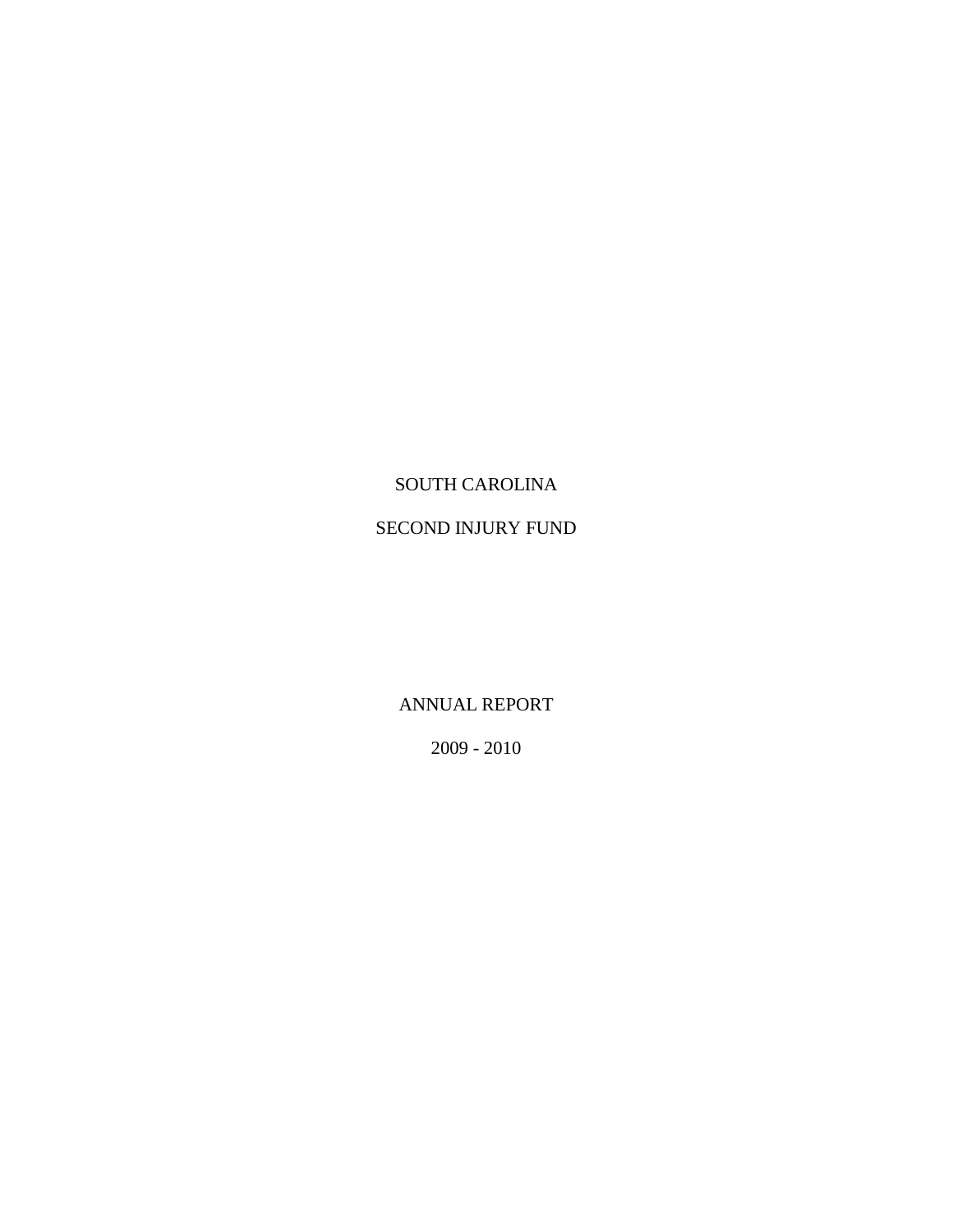# TABLE OF CONTENTS SOUTH CAROLINA SECOND INJURY FUND

# Page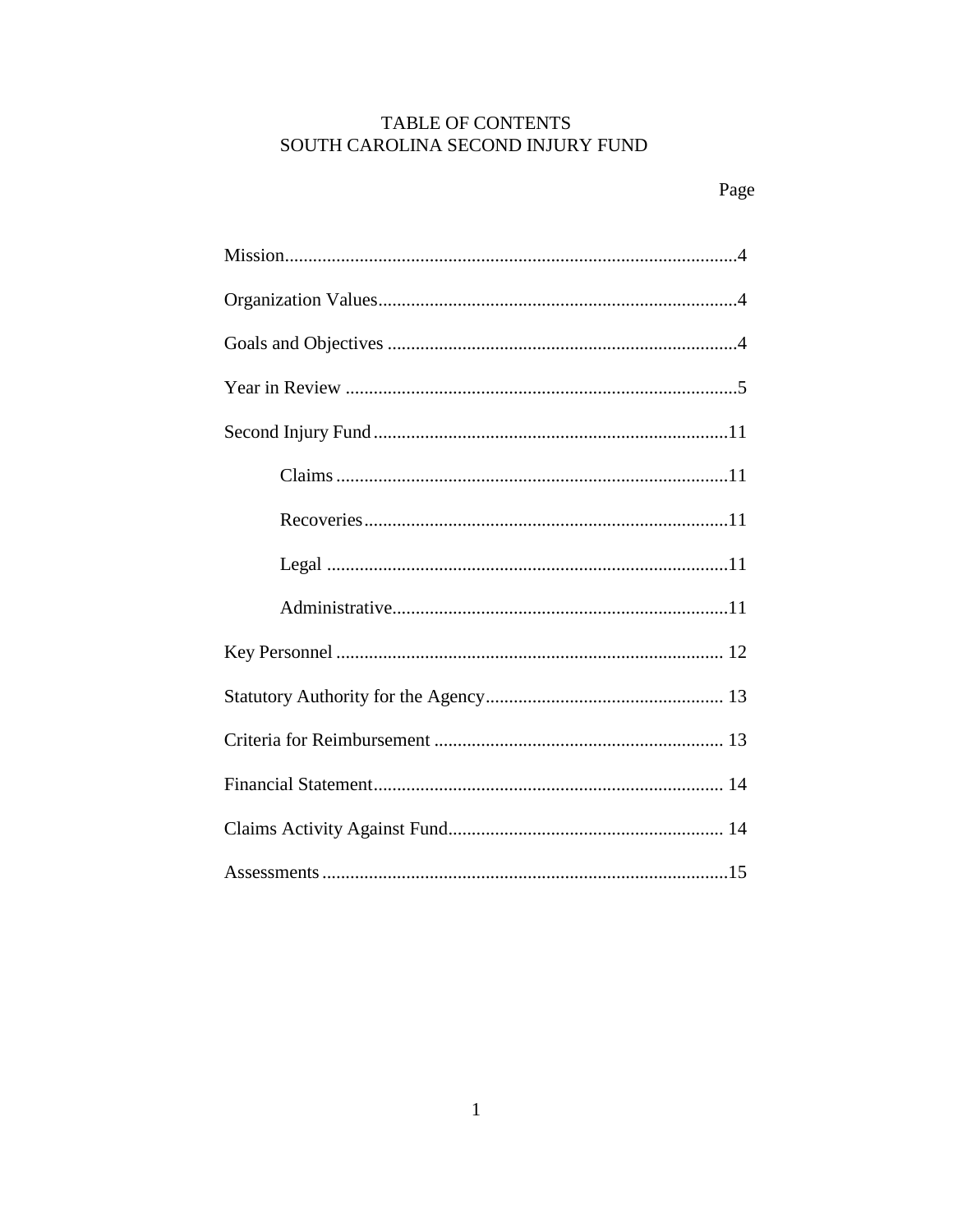# SOUTH CAROLINA WORKERS' COMPENSATION UNINSURED EMPLOYERS" FUND

| EXHIBIT I  | Self-Insured Employers/Funds                                                   |
|------------|--------------------------------------------------------------------------------|
| EXHIBIT II | Assessments Levied on Insurance Carriers24<br>and Self-Insured Employers/Funds |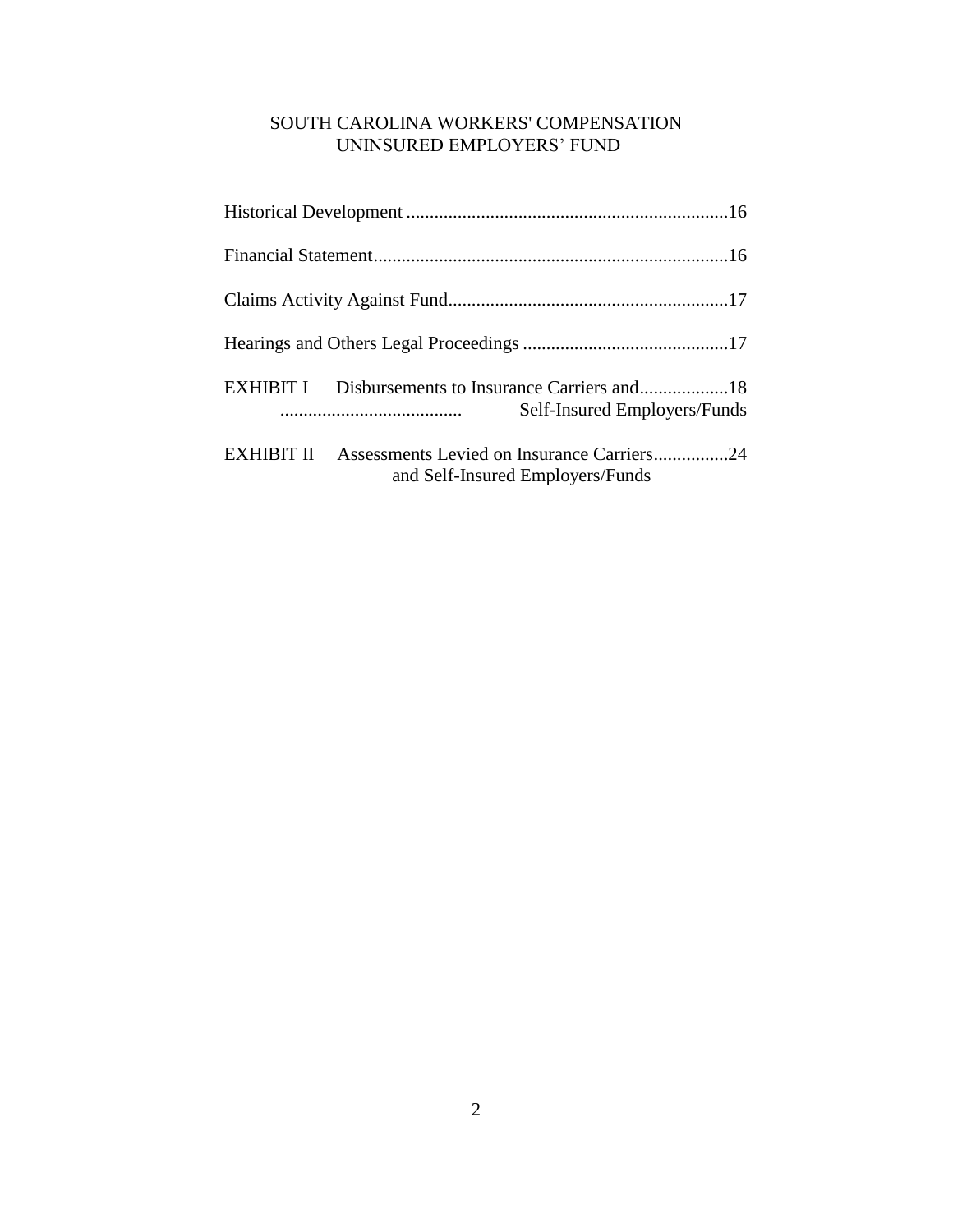# SOUTH CAROLINA SECOND INJURY FUND

William E. Gunn

Interim Director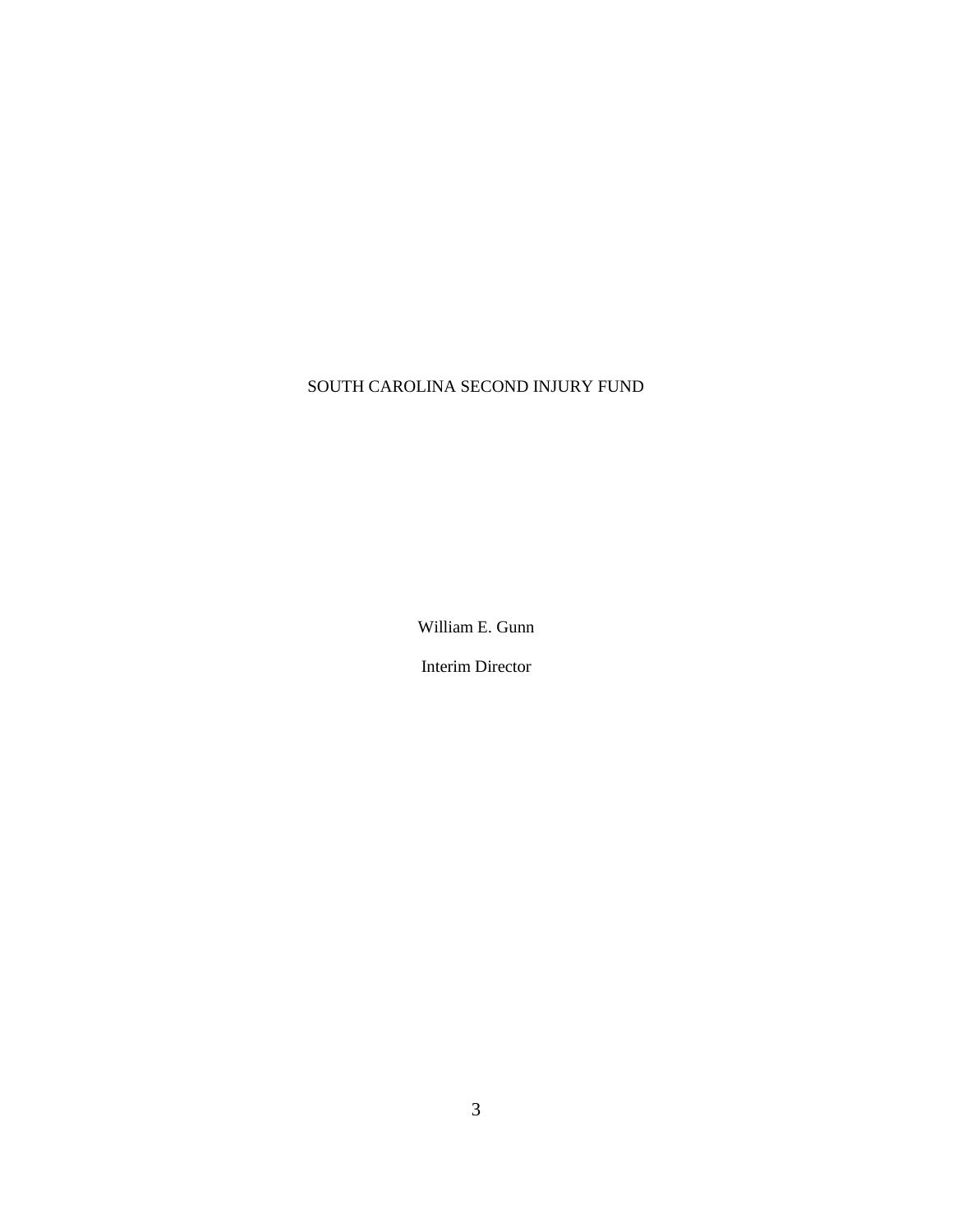#### MISSION

The Second Injury Fund functions within the South Carolina Workers' Compensation System. The mission of the Fund is twofold:

1. To protect employers from the higher cost of insurance that can occur when an injury combines with a prior disability to result in substantially increased medical or disability costs than the accident alone would have produced. This ensures that an employer is not made to suffer a greater monetary loss or increased insurance costs because they hire or retain an employee who has a disability.

2. To ensure payment of workers' compensation benefits to injured employees whose employers have failed to comply with the coverage provisions of the Workers' Compensation Law.

#### ORGANIZATIONAL VALUES

- Administer claims in a fair and impartial manner
- A highly professional and well-trained staff
- Continuous improvement of services

### GOALS AND OBJECTIVES

The performance expectations of the agency, as a whole, and of each individual are reviewed regularly to ensure that we continue to meet or exceed the goals and objectives outlined. These goals and objectives are directly related to the agency"s organizational values.

#### Goals

- The orderly phase-out of the Fund in June 2013.
- To protect employers from increased workers' compensation insurance cost.
- To ensure payment of workers' compensation benefits to injured employees whose employers are in violation of the Workers' Compensation Law.

#### **Objectives**

- Prompt determination of eligibility
- Efficient claims processing and payments
- Contain claims cost
- Sound fiscal management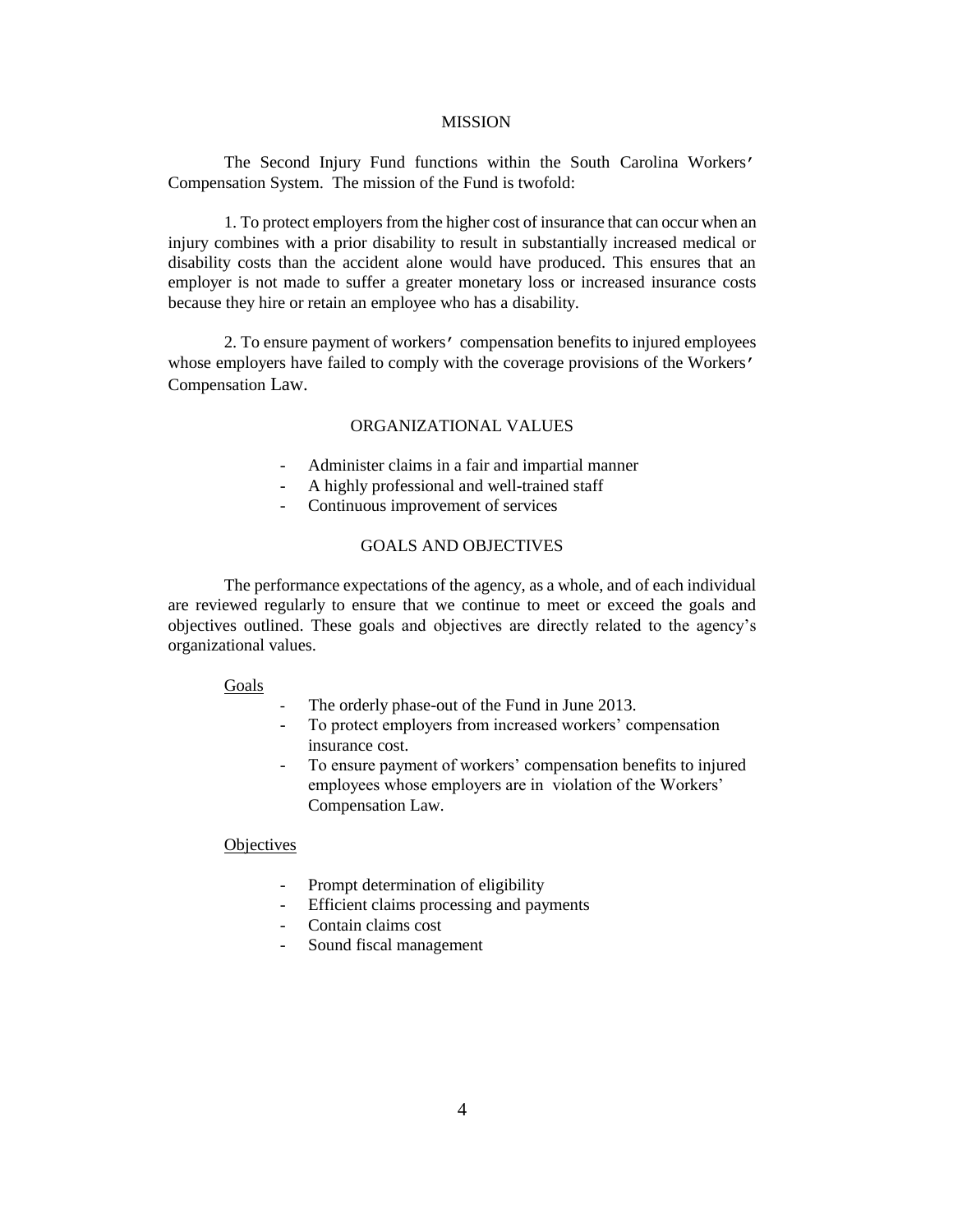#### YEAR IN REVIEW

 We accepted 783 Second Injury Fund claims, of these 57% or 346 were within 4 years of the date of accident. This ensures that these claims should not adversely affect the employers' workers' compensation insurance premium.

This year 510 employees benefited from the Uninsured Employers' Fund.

The Fund's major achievements for FY10 are summarized below:

- **Customer satisfaction scores remained high**
- **Cycle time to pay claims is lowest when compared to "like" funds**   $\bullet$
- **Annual assessment reduced by \$23.3 million**
- **Claim and administrative costs continue to be less than published average for the private sector and "like" funds**
- **Uninsured Employers' Fund payout reduced \$1.3 million by finding other coverage**

 This was the fourth year that the 135% factor was used in the calculation of the annual assessment. This change, brought about by the 2007 Workers" Compensation Reform Act (Act. 111), resulted in a \$41.9 million reduction in the assessment levied on carriers in August 2009. This reduction, along with the reduction of \$139.6 million in the previous three years, equates to a saving on the annual assessment of \$181.5 million in the past four years. In order to assist carriers financially, we allowed the assessment to be paid in two payments. The first payment was due November  $1<sup>st</sup>$  and the second payment on April  $1<sup>st</sup>$ .

This year's statistics show that the 2003 amendments to our law are having the results anticipated. The amendment did away with the "unknown condition" as a reason to meet the knowledge requirement. The table below shows a 73% reduction in accepted claims over the past seven years. Of the 2,219 claims accepted in FY 2004, 1,964 or 88.8% were for the "unknown condition" compared to the 606 claims accepted in FY 2010 and only 65 or 10.7% being for the "unknown condition". We can expect further reductions in the acceptance of these type claims.

|          | FY<br>2004 | FY<br>2005 | FV<br>2006 | FV<br>2007 | FY<br>2008 | FY<br>2009 | FV<br>2010 | $\frac{6}{9}$<br><b>Reduced</b> |
|----------|------------|------------|------------|------------|------------|------------|------------|---------------------------------|
| Claims   |            |            |            |            |            |            |            |                                 |
| Accepted | 2.219      | .922       | 1,184      | 887        | 861        | 783        | 606        | 73%                             |

 New and reopened claims for FY10 have seen a reduction of 59% from the 4,521 claims in FY09 versus the 1,864 claims in FY10. This resulted in a 24% reduction in the number of open claims carried forward into FY11, 4,250 claims carried forward into FY11 versus 5,566 in FY10. We expect this downward trend to continue.

The total reimbursements for FY10 showed a 9% reduction from FY09. This reduction, along with the reductions from the previous three fiscal years, equates to a 30% reduction over the last four fiscal years. We predict the reimbursements will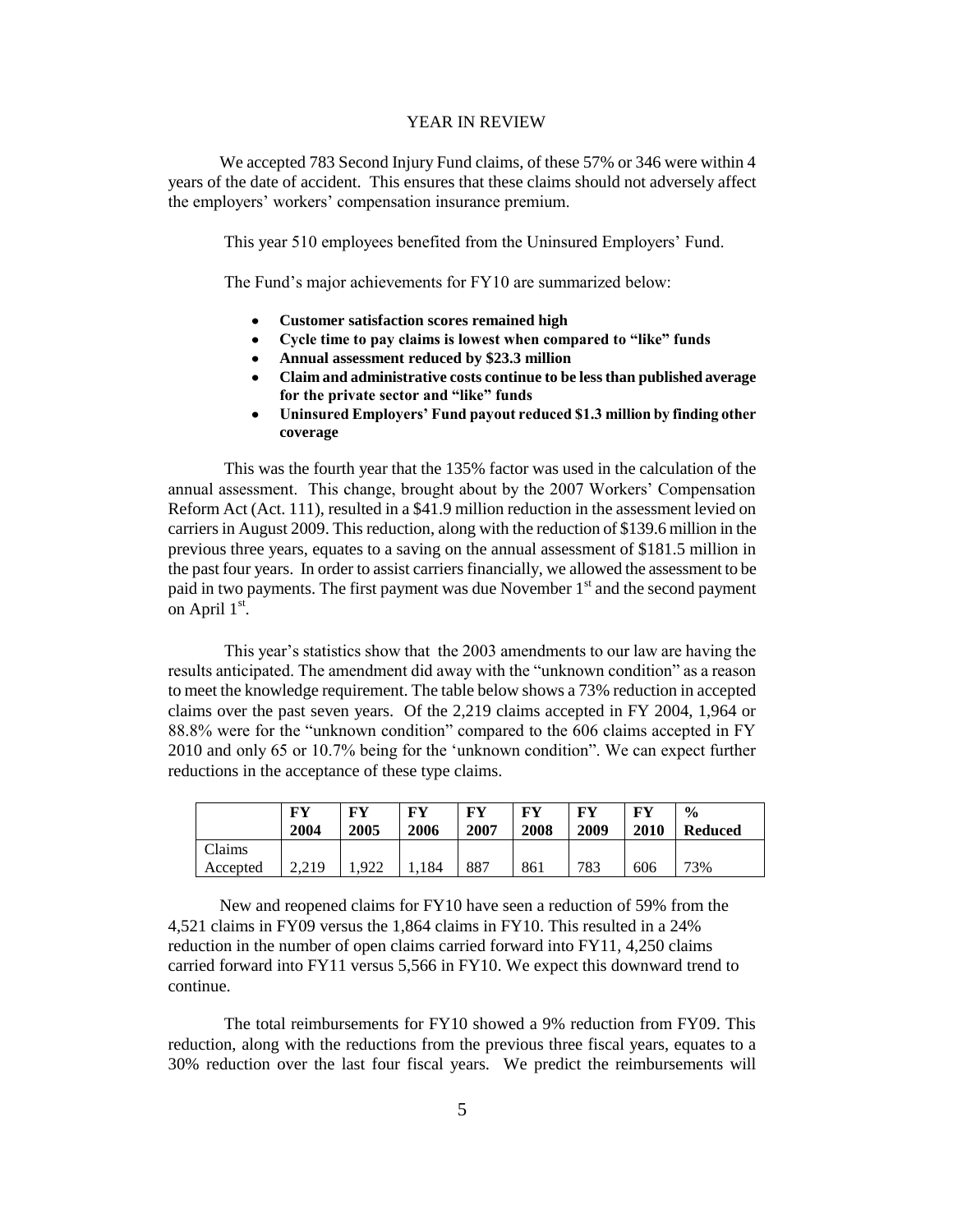continue to drop along with the number of claims accepted. We continue to have carriers reopening claims that are many years old and providing documentation for acceptance. The result being of the 606 claims accepted in FY10, 260 claims or 43% were accepted more than 4 years from the date of accident. In these cases some employers may not receive any benefit in the experience modification used in their premium calculation.

One of our strategic challenges was to reduce the use of contract attorneys in the Uninsured Employers" Fund"s claims process. This would contain claim costs and be sound fiscal management of these claims. The table below shows a 74% reduction in attorney/legal fees over the high of \$1,286,925 in FY 2007 versus \$328,656 in FY 2010. This reduction is a major factor in the 17% decrease of the Uninsured Employers" Fund Administrative Cost Ratio for FY 2010.

|            | <b>FY 2006</b> | <b>FY 2007</b> | <b>FY 2008</b> | <b>FY 2009</b> | <b>FY 2010</b> |
|------------|----------------|----------------|----------------|----------------|----------------|
| Attorney   |                |                |                |                |                |
| Fees       | \$808,636      | \$1,057,487    | \$555,705      | \$343,469      | \$270,087      |
| Legal Fees | \$143,048      | \$299,438      | \$151,947      | \$79,581       | \$58,569       |
| Total      | \$951,684      | \$1,286,925    | \$707,652      | \$423,050      | \$328,656      |

The Workers" Compensation Reform Act (Act. 111) signed by the Governor on June 25, 2007. It included several changes that will affect the handling and administration of Uninsured Employers" Fund claims. These changes are those that affect all carriers and self-ensured employers/funds that report and collect premiums and adjust workers compensation claims in South Carolina.

The major effect the Act has on the Second Injury Fund is that we are in "runoff" posture and will be terminated effective July 1, 2013. The following table is a brief outline of the events/actions and their effective dates as specified in the Act for the orderly termination of the Second Injury Fund.

| <b>Effective Date</b> | <b>Event/Action</b>                                                                    |
|-----------------------|----------------------------------------------------------------------------------------|
| July 1, 2007          | New notice requirements.                                                               |
| July 1, 2007          | The 175% factor used in the assessment<br>calculation reduced to 135%.                 |
| July 1, 2008          | No claims accepted with date of injury of<br>July 1, 2008, or after.                   |
| December 31, 2010     | Last day to submit notice of a new claim.                                              |
| July 1, 2011          | All data to either accept, compromise or<br>deny a claim must be received by the Fund. |
| December 31, 2011     | Last day for the Fund to accept a claim for<br>reimbursement.                          |
| July 1, 2013          | The Uninsured Employers' Fund is<br>transferred to the State Accident Fund.            |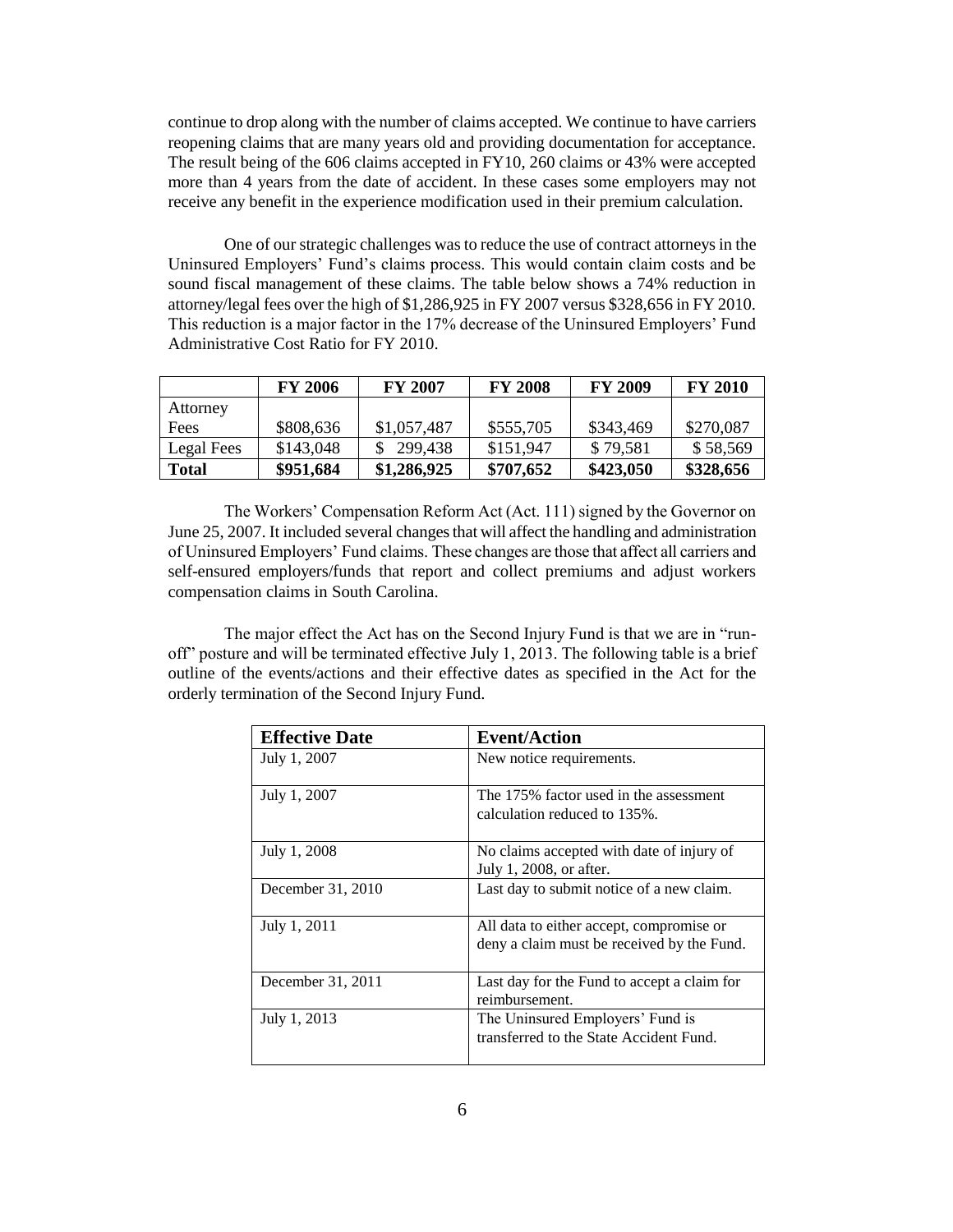| July 1, 2013 | The Second Injury Fund is terminated and   |
|--------------|--------------------------------------------|
|              | all remaining obligations and residual     |
|              | activity are transferred to the Budget and |
|              | Control Board for the orderly winding down |
|              | of the affairs of the Fund.                |
|              |                                            |

The Second Injury Fund conducts an annual customer survey to measure customer satisfaction. Customers evaluate our performance using a four point Liker Scale. Additional space is provided for written comments and to answer open-ended questions. We use this information to determine customer expectations and to gather recommendations on improving services. This information is compiled and trends are noted and distributed to all employees.

We use the percentage of positive responses to determine trends. The results for the past nine years are shown below:



#### **Percent of Positive Responses**

We compare our customers" satisfaction against the American Customer Satisfaction Index (ACSI) produced by the American Society for Quality. The index is nationally recognized and provides industry specific measures of customer satisfaction. The results of the customer survey are converted to a comparable scale of  $0 - 100$  and then measured against the indexes of the insurance industry and public administration. The results shown below indicate that the Second Injury Fund is equal to or exceeds the ACSI for the comparable industries. ACSI data is not available for Public Administration and the Insurance Industry for FY 2010.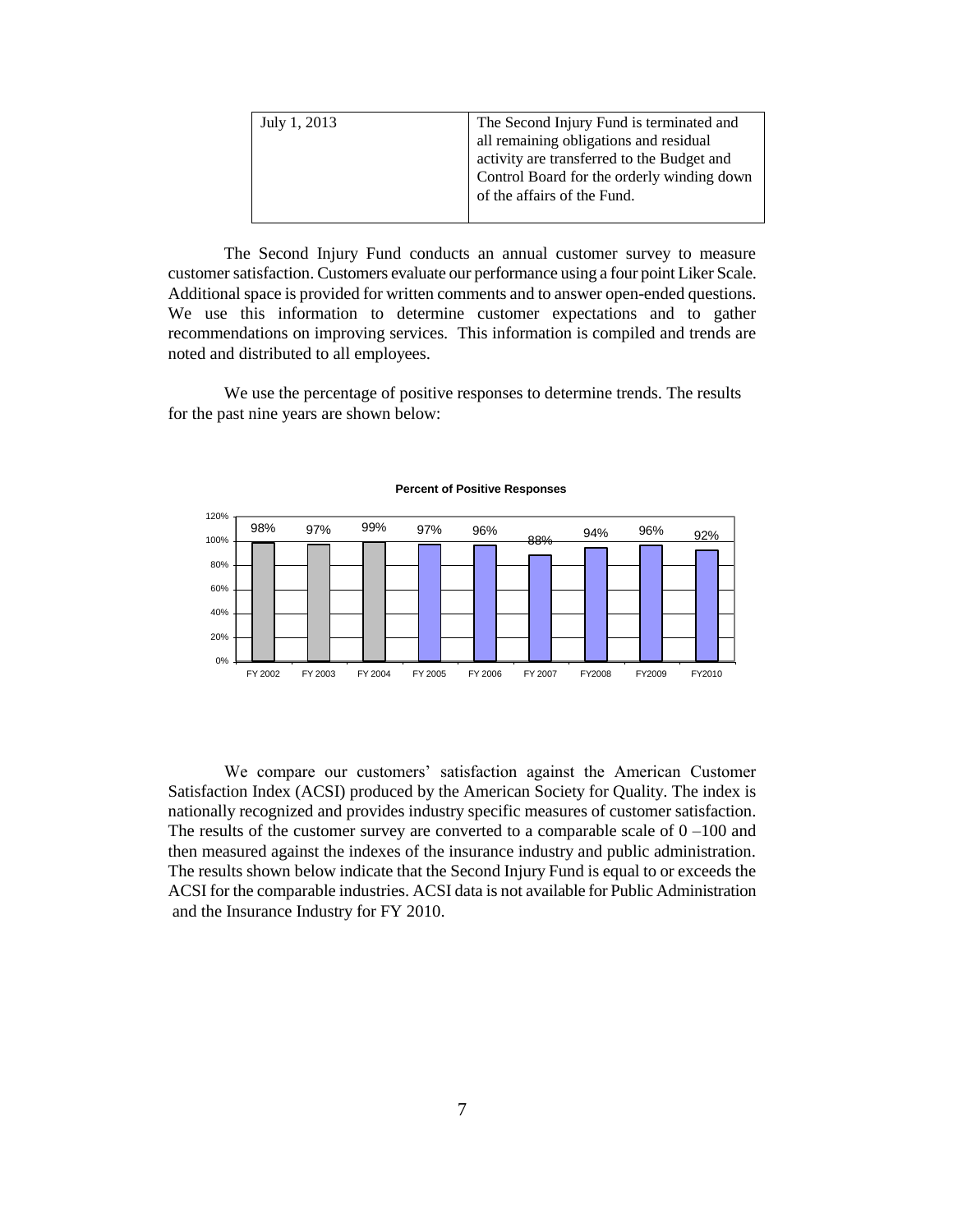#### **Customer Satisfaction Compared to ACSI**



We measure the savings on the annual assessment caused by our internal review of reimbursements. By ensuring we only reimburse the amounts allowed by the Workers" Compensation Commission Medical Fee schedule and compensation ordered we continue to have a positive effect on the assessment process. Our internal review of reimbursements led to a \$23.3 million reduction in the annual assessment for FY 2010.



#### **Savings Achieved on Annual Assessment by Administrative Review**

The Fund measures the number of days needed to process claim reimbursements. We compare our performance with "like" second injury funds in Georgia and Louisiana because their law is very similar to South Carolina Law. As shown below we have set the standard for the expeditious processing of claim payments.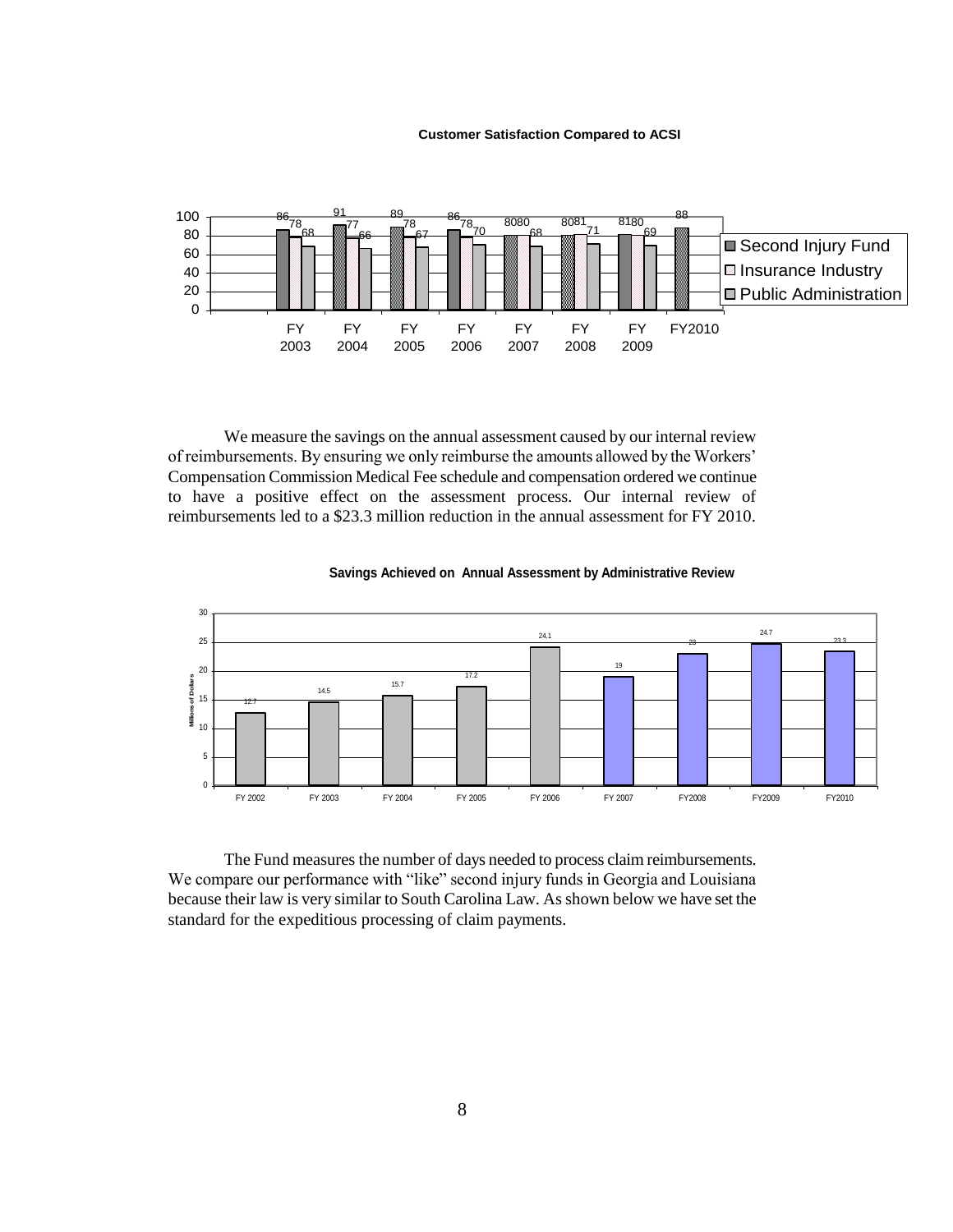

The below chart shows the Second Injury Fund"s average cost per claim compared to "like" funds from Georgia and Louisiana. Over the past seven years we have set the standard. Louisiana data is not available for 2006.



**Second Injury Fund Administrative Average Cost per Claim**

We compare the Uninsured Employers' Fund with private carriers and the State Accident Fund. The chart reflects that we are meeting our expectations by keeping our cost ratio lower than that of the private industry. FY 2010 data for private carriers is not available.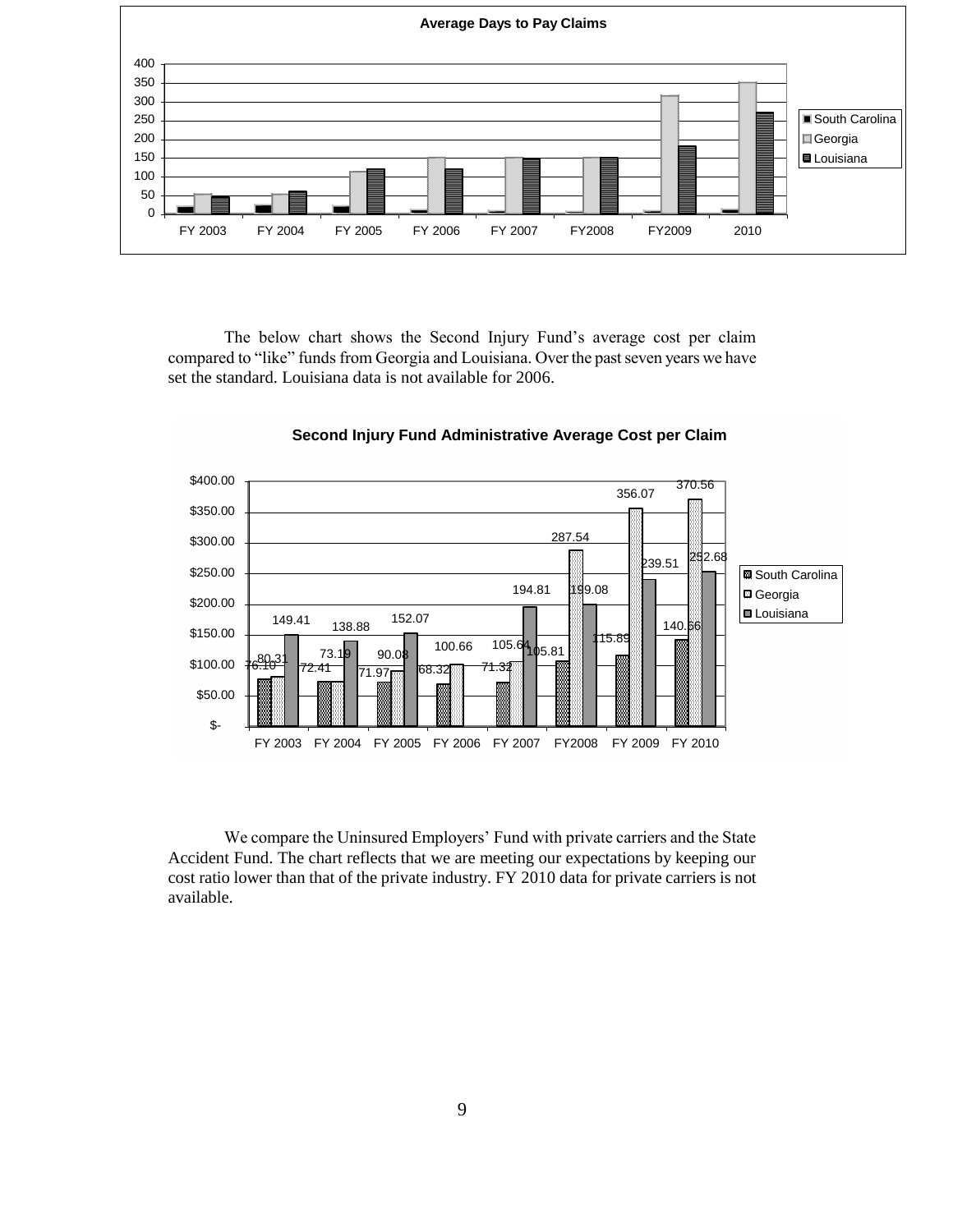

#### **Uninsured Employers' Fund Administrative Cost Ratio**

We must actively investigate all Uninsured Employers' Fund claims to ensure no other coverage is available to pay benefits to the injured employee, saving the Fund from these payments. The chart below shows the amount of funds saved by the investigation process that found 84 claims with other coverage.



## **Savings from Other Coverage Found**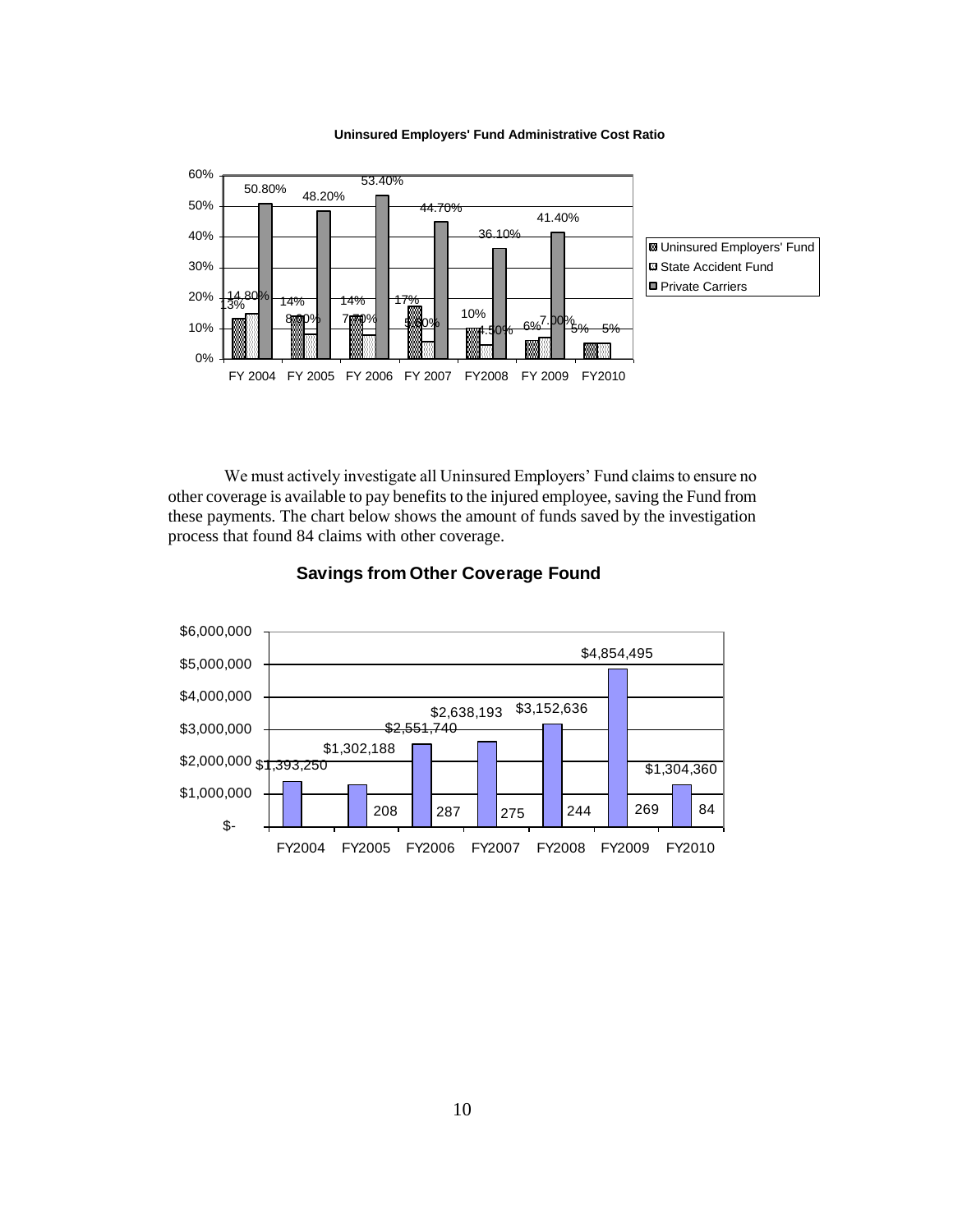#### SECOND INJURY FUND

#### Director

The administration and operation of the Fund is the responsibility of the director who is appointed by and serves at the pleasure of the Budget and Control Board.

#### Deputy Director

Under the supervision and management of the deputy director are the Fund"s four functional divisions.

### Claims

The Claims Division is responsible for the investigation, evaluation and development of action to reach a final decision for each claim. Conflicts of a non-judicial matter are resolved in the claims division.

#### Recoveries

The Recoveries Division is responsible for the recoupment of all benefits, costs and expenses paid by the Uninsured Employers' Fund. These recoupments are levied against the employer or whoever was legally responsible for payment of the claim.

#### Legal

The Legal Division represents the Fund in contested hearings before the Workers' Compensation Commission and in all appeals to higher courts.

### **Administrative**

The Administrative Division is responsible for all internal programs such as assessments, finance, budgeting, human resources and staff development. They are also responsible for the administrative support to the Director, Deputy Director and the other three divisions.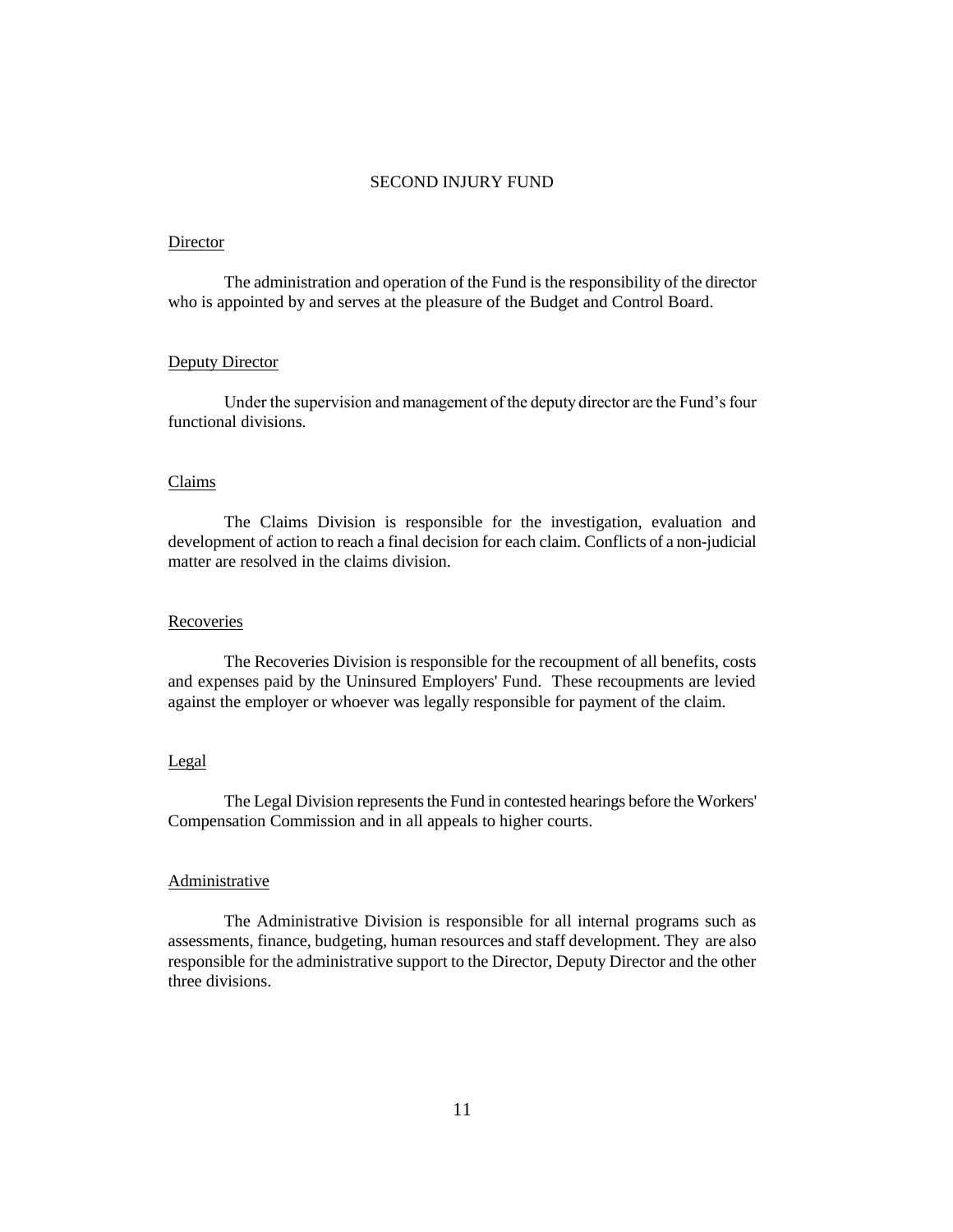### KEY PERSONNEL

## OFFICE OF THE DIRECTOR

William E. Gunn, Interim Director

### DEPUTY DIRECTOR

Michael T. Harris, Deputy Director

## CLAIMS DIVISION

Peter J. Calamas, Jr., Director of Claims

## RECOVERIES DIVISION

Ann P. Corley, Director of Recoveries

### LEGAL DIVISION

Latonya D. Edwards, General Counsel

### ADMINISTRATIVE DIVISION

Deborah M. Manning, Administrative Manager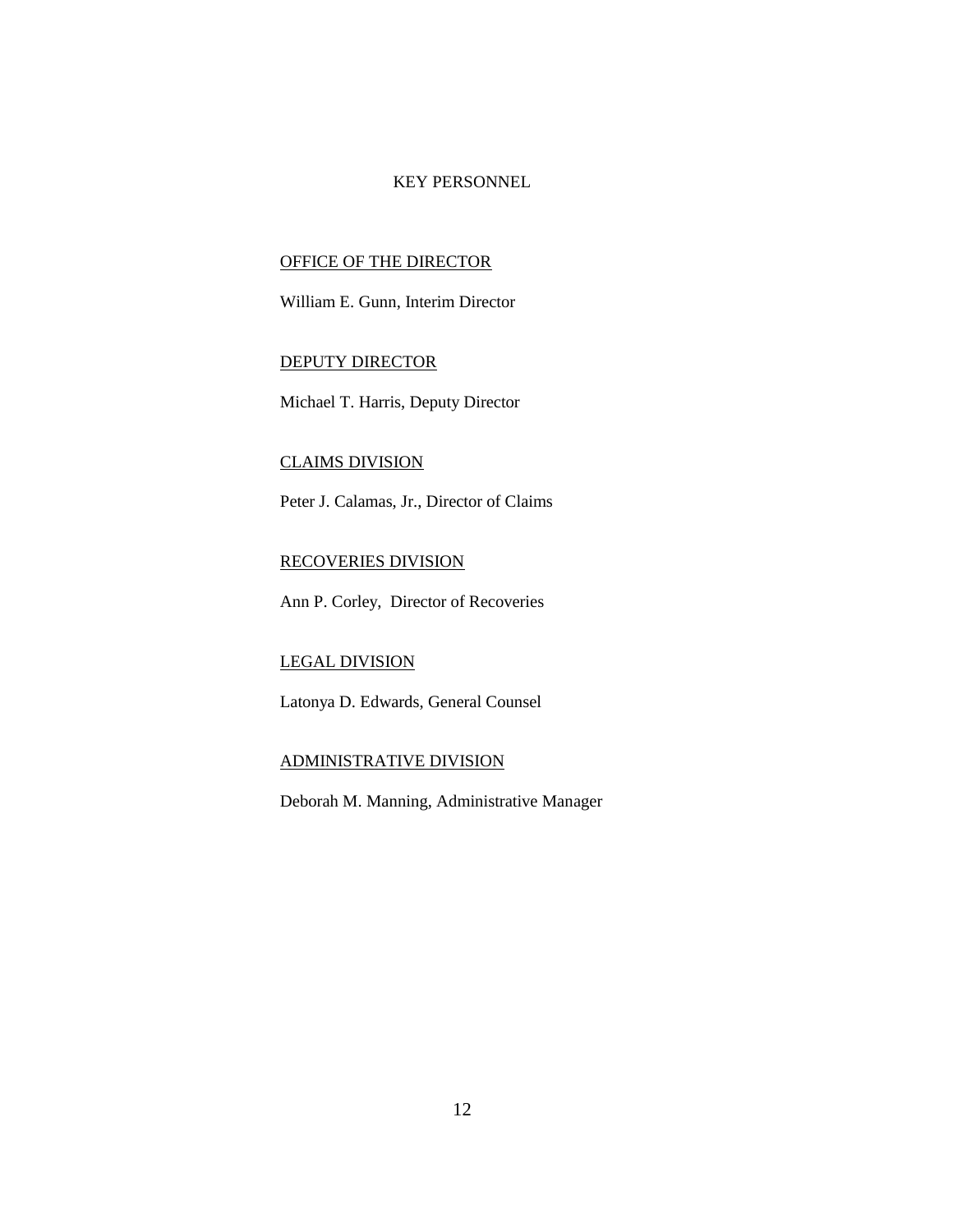#### STATUTORY AUTHORITY FOR THE AGENCY

The statutory authority for the Agency is outlined in the South Carolina Workers" Compensation Law as follows: Sections 42-7-310; 42-7-320; 42-9-400 and 42-9-410. Uninsured Employers" Fund: Section 42 -7-200.

#### CRITERIA FOR REIMBURSEMENT

Before the Fund can reimburse an employer, a disabled worker must suffer a subsequent injury. This injury must combine with or aggravate the prior permanent physical impairment, thus causing liability substantially greater than that which would have occurred from the subsequent injury alone. This is the basic concept of Second Injury Fund legislation, and without this substantial increase in liability, the employer has not been placed at a disadvantage. Therefore, he would not be eligible for reimbursement.

The following outline lists the basic requirements for reimbursement:

- 1. The employee must have a prior permanent physical impairment of such seriousness as to constitute a hindrance or obstacle to obtaining employment or re-employment.
- 2. (a) The employer must prove that he had knowledge of the permanent physical impairment at the time the employee was hired or retained when a claim is made for reimbursement; or
	- (b) The employer may qualify for reimbursement if he can prove that he did not have prior knowledge of the employees pre existing physical impairment, because existence of such condition was concealed by the employee.
- 3. The employee must sustain a subsequent occupational injury:
	- (a) Which results in the employers" liability for disability and/or medical cost that is substantially greater than that which would have resulted from the new injury alone because of a combination with or aggravation of the prior impairment.
	- (b) Which most probably would not have occurred "but for" the presence of the prior impairment.
	- (c) Which results in death, and the death would not have occurred except for the pre-existing impairment.
- 4. Prior to reimbursement from the Fund, the insurer shall be required to certify that the medical and indemnity reserves have been reduced to the threshold limits of reimbursement.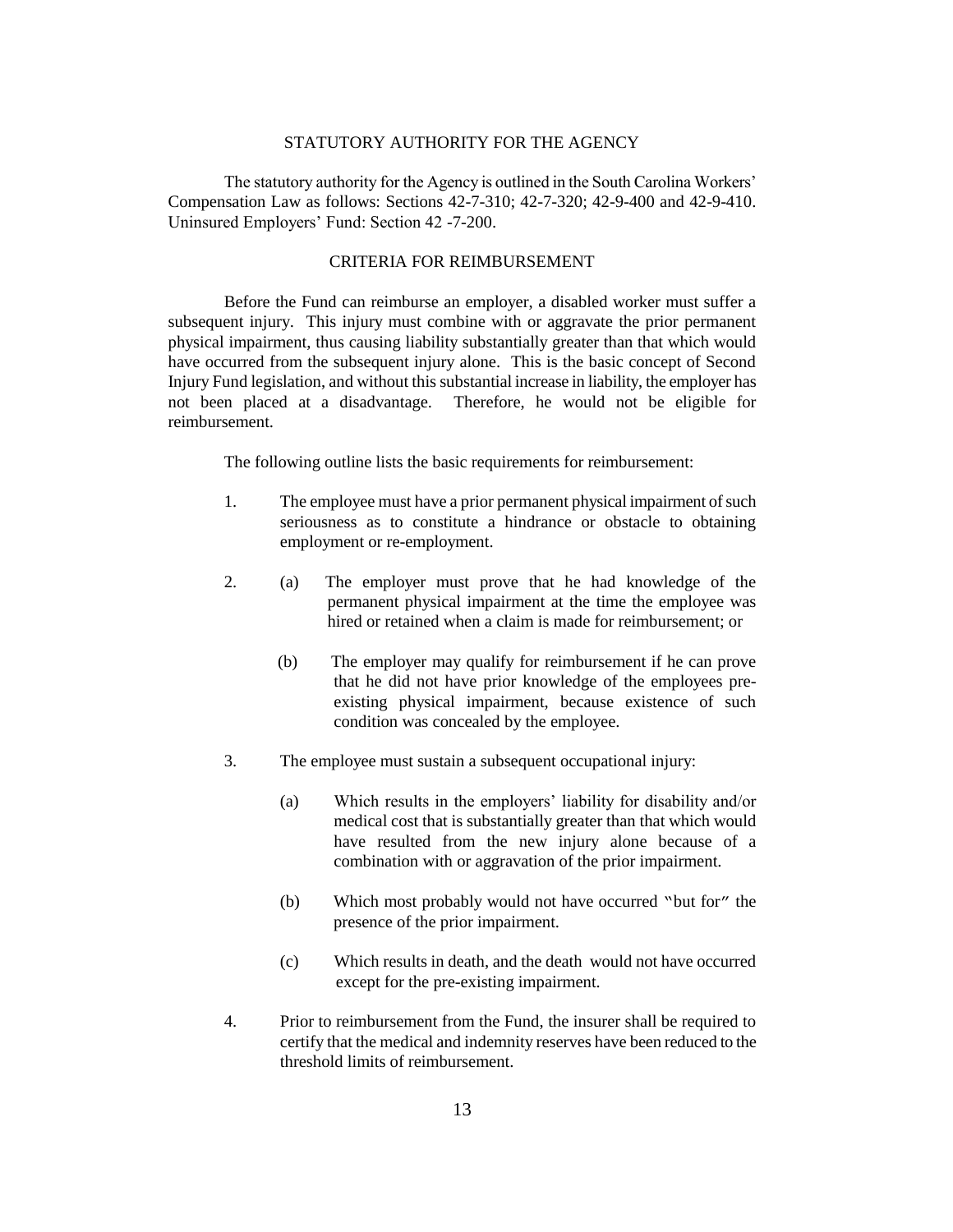### FINANCIAL STATEMENT FISCAL YEAR 2009 - 2010

| Receipts                      |                  |
|-------------------------------|------------------|
|                               |                  |
|                               | \$116,712,631.00 |
| $\mathbf{D}^*$ 1 $\mathbf{D}$ |                  |

## Disbursements

| (Including Fiscal Month 13) |  |
|-----------------------------|--|

## CLAIMS ACTIVITY AGAINST SECOND INJURY FUND

| New & Reopened Claims Filed |  |
|-----------------------------|--|
|                             |  |
|                             |  |
|                             |  |
|                             |  |
|                             |  |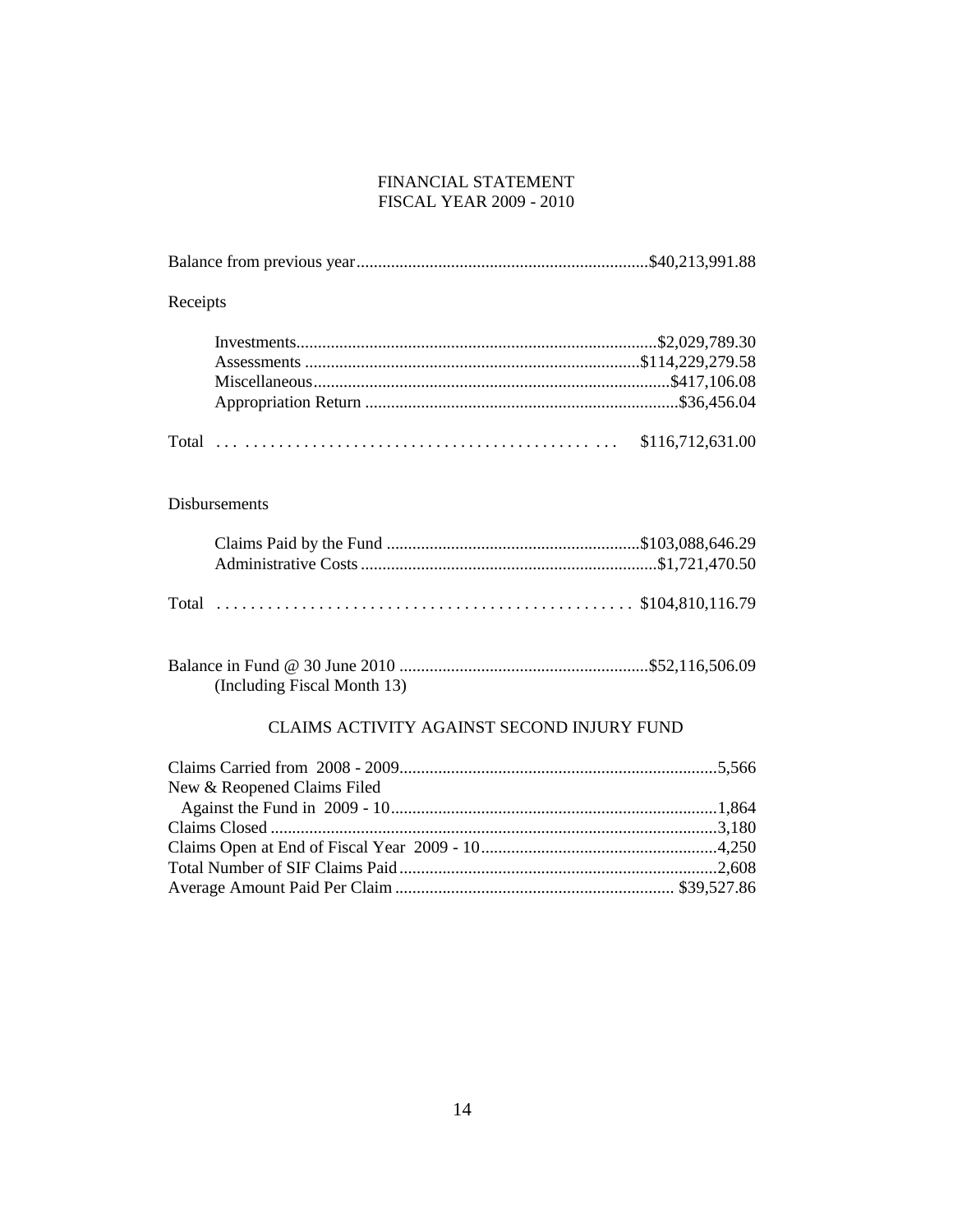### HEARINGS AND OTHER LEGAL PROCEEDINGS

#### ASSESSMENTS

Section 42-7-310 subsection (d) of the Workers' Compensation Laws of South Carolina states that:

The funding of the Second Injury Fund on a continuing basis shall be by equitable assessments upon each carrier (which, by definition herein, shall include all insurance carriers, self-insurers, and the State Accident Fund) in a manner as follows:

Equitable assessments upon each carrier which, as used in this section, includes all insurance carriers, self-insurers, and the State Accident Fund. Each carrier shall make payments to the fund in an amount equal to that proportion of one hundred thirty-five percent of the total disbursement made from the fund during the preceding fiscal year less the amount of net assets in the fund as of June thirtieth of the preceding fiscal year which the normalized premium of each carrier bore to the normalized premium of all carriers during the preceding calendar year. Each insurance carrier, selfinsurer, and the State Accident Fund shall make payment based upon workers" compensation normalized premiums during the preceding calendar year. The charge to each insurance carrier is a charge based upon normalized premiums.

These assessments were sent to each carrier in September 2010 and payments subsequently received by the Second Injury Fund.

| Less Remaining Net Assets @ June 30, 2010 \$52,116,506.09 |  |
|-----------------------------------------------------------|--|
|                                                           |  |

This assessment (\$89,377,151.58) divided by the aggregate normalized premium for all carriers (\$1,022,487,470.00) equals the assessment rate (.087411488) applied to each carrier.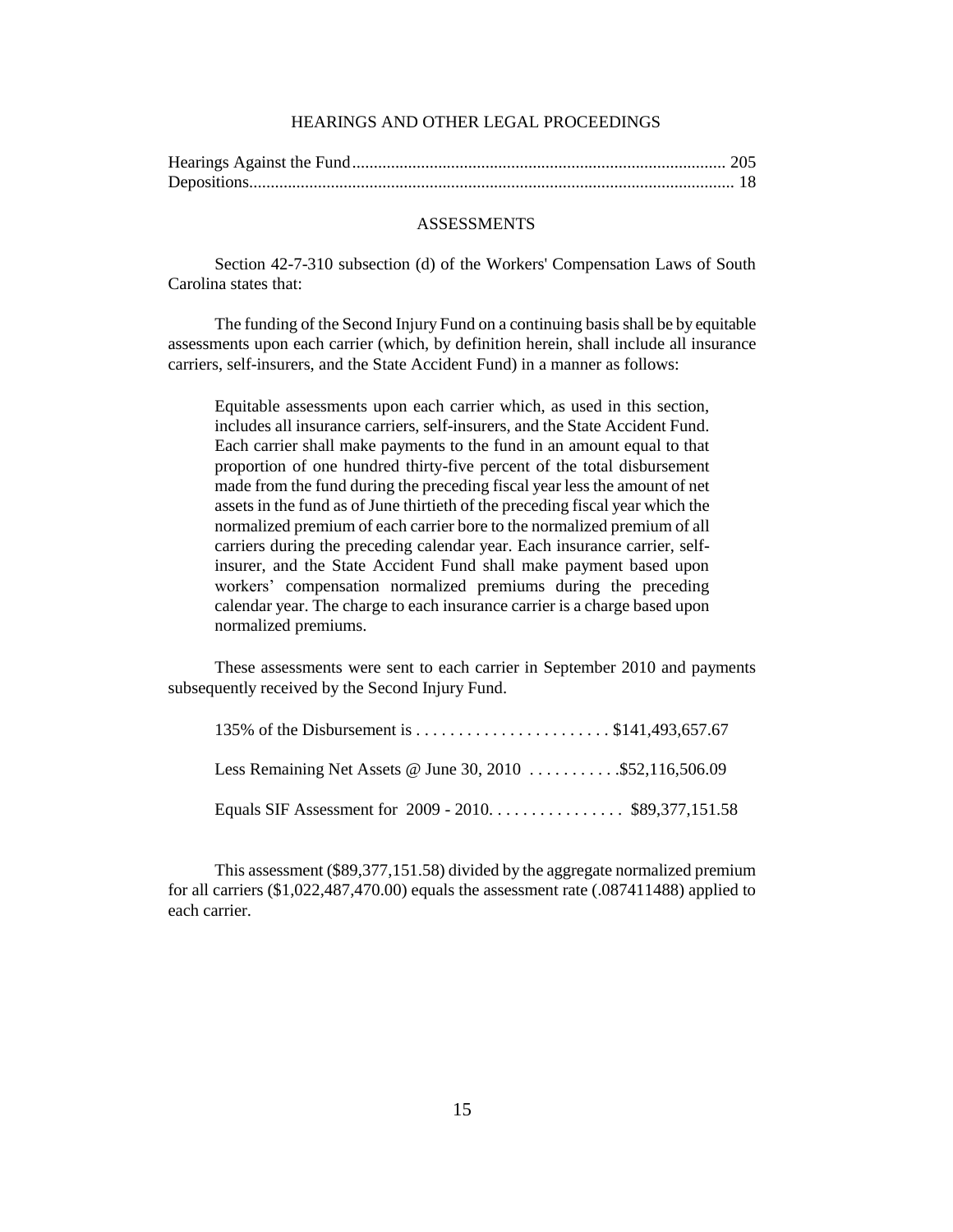### SOUTH CAROLINA WORKERS' COMPENSATION UNINSURED EMPLOYERS' FUND

The State Workers' Compensation Insolvency Fund, S.C. Code Section 42-7-200, was established on February 24, 1982. On April 26, 1989, an amendment to this Act placed the administration of the Fund with the South Carolina Second Injury Fund. On June 12, 1990, it was changed to the South Carolina Workers' Compensation Uninsured Employers' Fund.

The mission of the Uninsured Employers' Fund is to ensure payment of workers' compensation benefits to injured employees whose employers have failed to acquire necessary coverage.

For a claim to come within the scope of the Uninsured Employers' Fund, there must first be a finding by the Workers' Compensation Commission that an employer is subject to and in violation of the Workers' Compensation Law as a result of their failure to provide the necessary insurance coverage. If that determination is made, the Fund may then consider the merits of an employee's claim and pay or defend the claim as it deems necessary. Once the Uninsured Employers' Fund has paid a claim, it is entitled by statute to recover the benefits, costs and expenses from the employer or whoever is legally responsible for payment.

### UNINSURED EMPLOYERS" FUND FINANCIAL STATEMENT FISCAL YEAR 2009 - 2010

| Receipts             |  |
|----------------------|--|
|                      |  |
|                      |  |
|                      |  |
| <b>Disbursements</b> |  |
|                      |  |
|                      |  |

(Including Fiscal Month 13)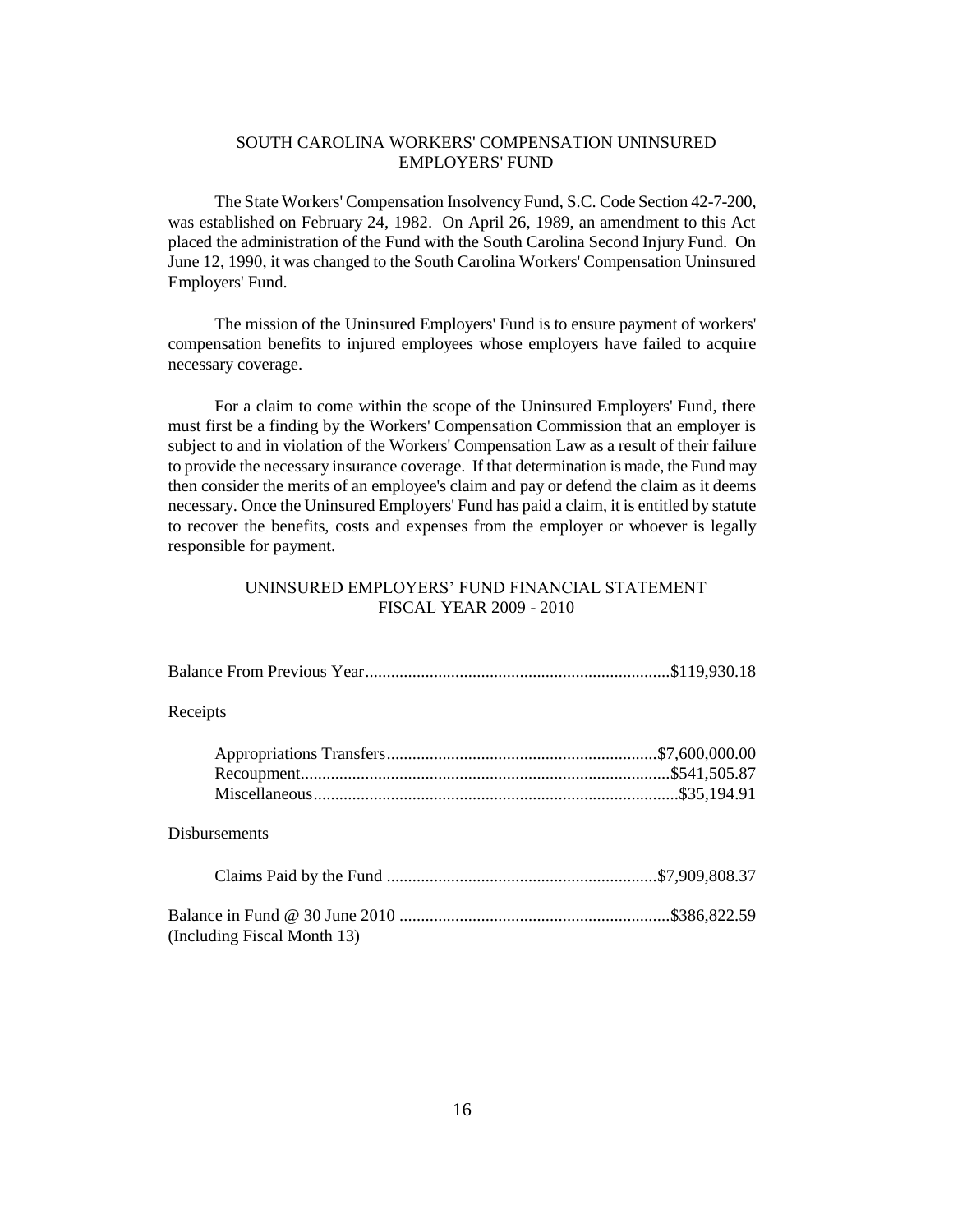## CLAIMS ACTIVITY AGAINST UNINSURED EMPLOYERS' FUND

| New & Reopened Claims Filed |  |
|-----------------------------|--|
|                             |  |
|                             |  |
|                             |  |
|                             |  |
|                             |  |
|                             |  |

## HEARINGS AND OTHER LEGAL PROCEEDINGS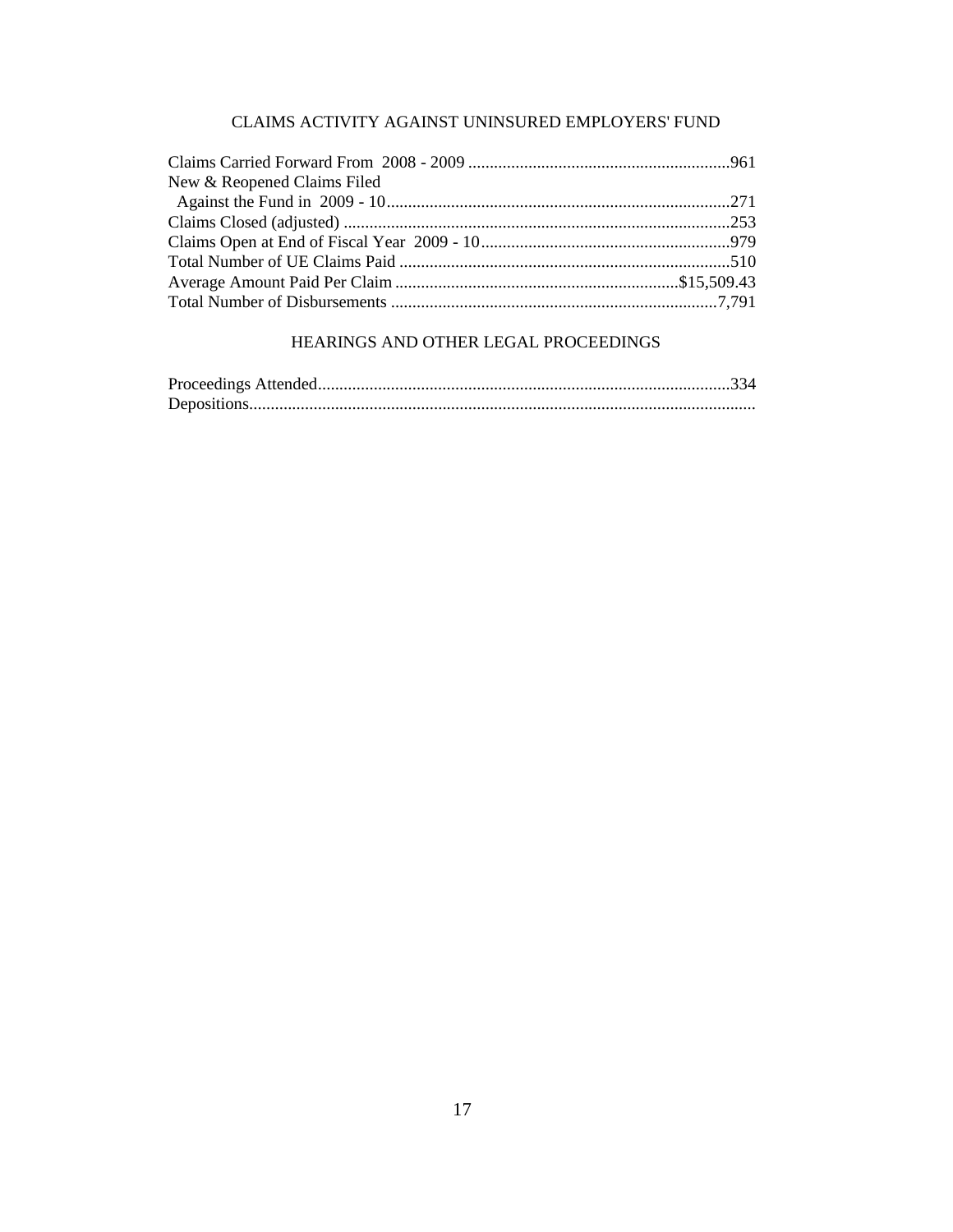### EXHIBIT I DISBURSEMENTS TO INSURANCE CARRIERS AND SELF-INSURED EMPLOYERS/FUNDS

# A. INSURANCE CARRIERS

| <b>ACCIDENT FUND INS CO</b>      | \$2,041,005.08 |
|----------------------------------|----------------|
| ACCIDENT INSURANCE CO            | \$499,993.50   |
| ACE AMERICAN INS CO              | \$2,369,328.35 |
| ACE FIRE UNDRS INS               | \$21,371.54    |
| ACE P & C                        | \$254,298.86   |
| AETNA CASUALTY & SURETY          | \$27,378.30    |
| AIU INSURANCE CO                 | \$157,295.64   |
| ALEA NORTH AMERICAN INS          | \$23,661.22    |
| ALLSTATE INDEMNITY CO            | \$19,288.15    |
| AMERICAN & FOREIGN INS CO        | \$5,564.54     |
| AMERICAN ALTERNATIVE             | \$20,918.81    |
| AMERICAN AUTOMOBILE INS          | \$38,408.42    |
| AMERICAN CASUALTY CO             | \$231,539.45   |
| AMERICAN CAUALTY OF READING PA   | \$107,678.03   |
| AMERICAN ECONOMY INS CO          | \$34,628.16    |
| AMERICAN GUARANTEE & LIAB        | \$275,919.07   |
| AMERICAN HOME ASSURANCE CO       | \$5,036,541.62 |
| AMERICAN INSURANCE CO            | \$95,848.26    |
| AMERICAN INTERNATIONAL SOUTH     | \$9,022.96     |
| AMERICAN INTERSTATE INS CO       | \$409,638.61   |
| AMERICAN MFRS MUTUAL INS CO      | \$98,695.36    |
| AMERICAN MOTORIST INSURANCE CO   | \$304,775.56   |
| AMERICAN PROTECTION INS CO       | \$271,088.95   |
| AMERICAN STATES INS CO           | \$19,012.08    |
| AMERICAN ZURICH INS CO           | \$370,162.82   |
| AMERISURE MUTUAL INS CO          | \$1,131,167.98 |
| AMGUARD INS CO                   | \$113,642.93   |
| ANSUR AMERICA INS CO             | \$48,883.61    |
| ARCH INSURANCE CO                | \$1,012,598.81 |
| ARGONAUT INSURANCE CO            | \$58,599.40    |
| ASSOCIATED INDEMNITY CORP        | \$47,420.32    |
| <b>ATLANTIC MUTUAL INS</b>       | \$247,595.93   |
| AUTO-OWNERS INSURANCE CO         | \$448,345.20   |
| <b>BANKERS STANDARD INS CO</b>   | \$28,493.03    |
| <b>BERKLEY INS CAROLINA</b>      | \$355,631.69   |
| <b>BITUMINOUS CASUALTY CORP</b>  | \$230,441.72   |
| <b>BRIDGEFIELD CAS INS</b>       | \$733,646.71   |
| <b>BUILDERS MUTUAL INS CO</b>    | \$204,795.36   |
| CAPITAL CITY INS CO              | \$534,207.19   |
| CAROLINA CASUALTY INS            | \$175,057.54   |
| CHARTER OAK FIRE INS CO          | \$240,346.87   |
| CHEROKEE INS CO                  | \$9,719.91     |
| <b>CHUBB INDEMNITY INS</b>       | \$16,625.89    |
| CHURCH MUTUAL INS CO             | \$9,793.80     |
| <b>CINCINNATI CASUALTY INS</b>   | \$20,278.84    |
| CINCINNATI INSURANCE CO          | \$13,992.41    |
| <b>CLARENDON NATIONAL INS CO</b> | \$113,727.30   |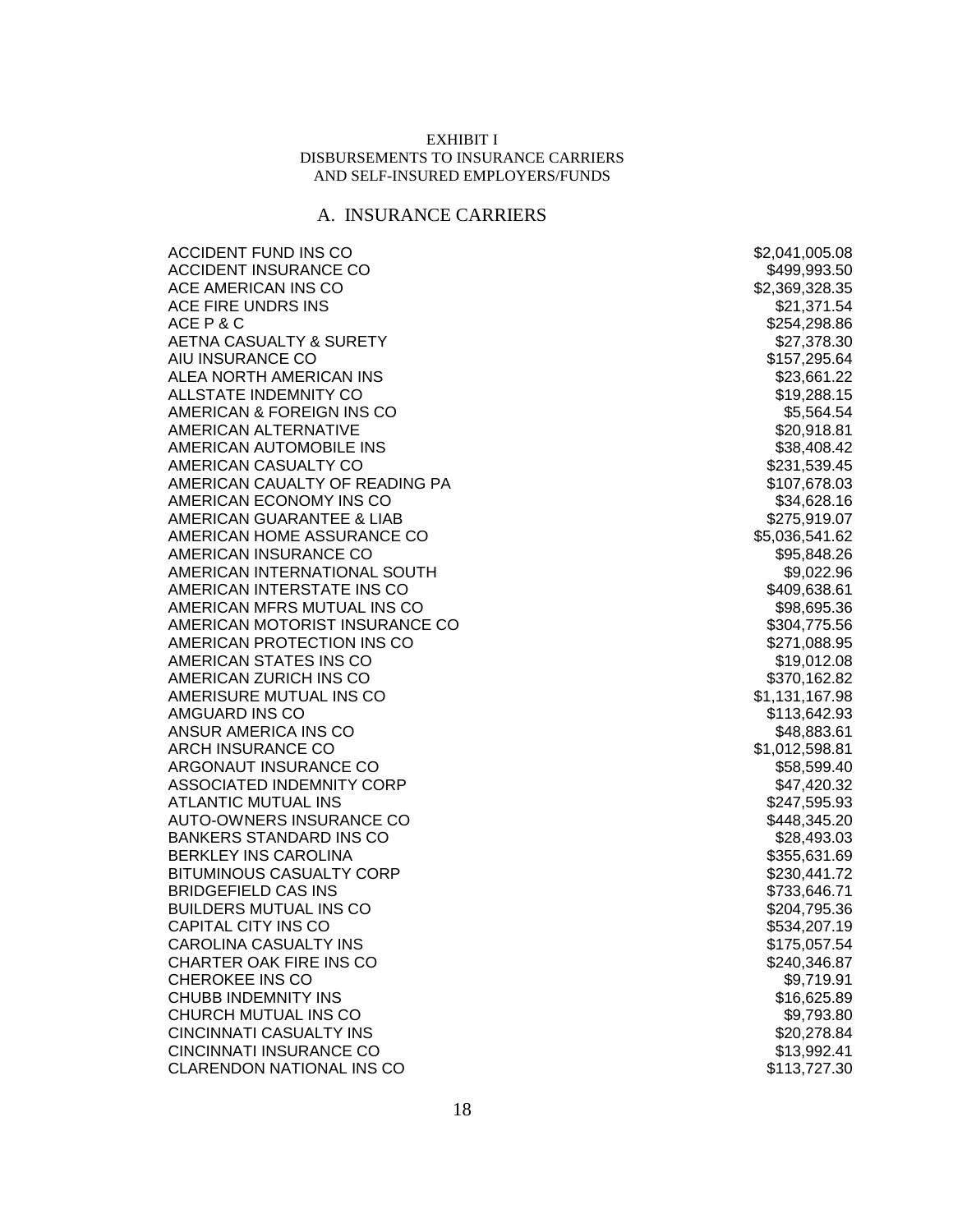COMMERCE & INDUSTRY **\$1,672,556.71** COMMERCIAL UNION INS CONSIDERING THE SECOND SECOND SECOND SECOND SECOND SECOND SECOND SECOND SECOND SECOND SECOND SECOND SECOND SECOND SECOND SECOND SECOND SECOND SECOND SECOND SECOND SECOND SECOND SECOND SECOND SECOND SEC COMPANION COMMERCIAL INS **\$489,992.99** \$489,992.99 COMPANION P & C INS CO \$1,670,220.16 CONNECTICUT INDEMNITY COMPANY **\$35,204.89** CONTINENTAL CASUALTY CO **\$1,388,609.14** CONTINENTAL INSURANCE CO **\$303,465.58** \$303,465.58 COREGIS INS CO **\$21,547.56** CYPRESS INSURANCE CO **\$14,721.51** \$14,721.51 ELECTRIC INS CO **\$772,250.19** ELECTRIC MUTUAL LIABILITY **\$758.00** \$758.00 EMPLOYERS ASSURANCE CORP \$282,795.06 EMPLOYERS INS OF WAUSAU **& Example 2018** 2019 12:05:06 \$963,332.96 EMPLOYERS MUTUAL CAS \$46,378.56 EMPLOYERS REINSURANCE CORP \$27,395.92 EVEREST NATIONAL INSURANCE CO \$183,834.06 EVEREST REINSURANCE CO **\$36,354.72** \$36,354.72 FAIRMONT INS CO **\$6,920.23** FARMINGTON CASUALTY CO **\$750.02** FEDERAL INSURANCE CO **\$98,705.43** FEDERATED MUTUAL INS CO **\$326,887.25** FEDERATED RURAL ELEC INS CORP \$947.41 FID & GUARANTY INS UNDRS **\$17,787.44** FIDELITY & GUARANTY INS CO **\$771,320.65** FIRE & CASUALTY INS OF CT And the state of the state of the state of the state of the state of the state of the state of the state of the state of the state of the state of the state of the state of the state of the state FIREMANS FUND INS CO **\$91,794.63** FIREMENS INS OF DC 63,276.64 FIRST LIBERTY INS CORP FIRSTCOMP INS CO **\$157,491.84** FLORISTS MUTUAL INS CO **\$3,899.97** FORESTRY MUT INS CO **\$106,026.94** GENERAL ACCIDENT INS NATURAL AND SERVICE SERVICE SERVICE SERVICE SERVICE SERVICE SERVICE SERVICE SERVICE SERVICE GENERAL INS CO OF AMERICA \$1,462.36 GEORGIA CASUALTY & SURETY \$102,050.55 GRANITE STATES INS CONTROL 2008 118,367.88 GREAT AMERICAN ALLIANCE **\$147,592.84** \$147,592.84 GREAT AMERICAN INS CO **\$299,916.83** GREAT WEST CASUALTY **12,396.79** \$12,396.79 HANOVER INSURANCE CO **\$38,823.76** HARBOR SPECIALTY INS \$13,652.69 HARLEYSVILLE MUTUAL INS CO **\$293,374.41** HARLEYSVILLE PREFERRED INS THE RESERVIEW OF SASSAGE AND SASSESSED ASSESSED. HARTFORD A & I  $$210,748.82$ HARTFORD CASUALTY CO \$269,463.39 HARTFORD FIRE INS \$113,547.26 HARTFORD INS CO OF MIDWEST **\$429,137.76** HARTFORD UNDERWRITERS INS \$338,214.34 HOUSTON GENERAL INS NATURAL AND SAFEKEEPING ASSAULT AND SAFEKEEPING ASSAULT AT A SAFEKEEPING ON A SAFEKEEPING A ILLINOIS NATIONAL INS \$101,111.45 INDEMNITY INS CO OF NA \$319,406.61 INDIANA LUMBERMENS MUTUAL **And the Sandware of the Sandware S**39,326.56 INS CO OF NORTH AMERICA  $$170,369.94$ INS CO OF THE STATE OF PA  $$1,479,014.65$ KEY RISK INS CO **\$355,526.81** 

\$16,340.32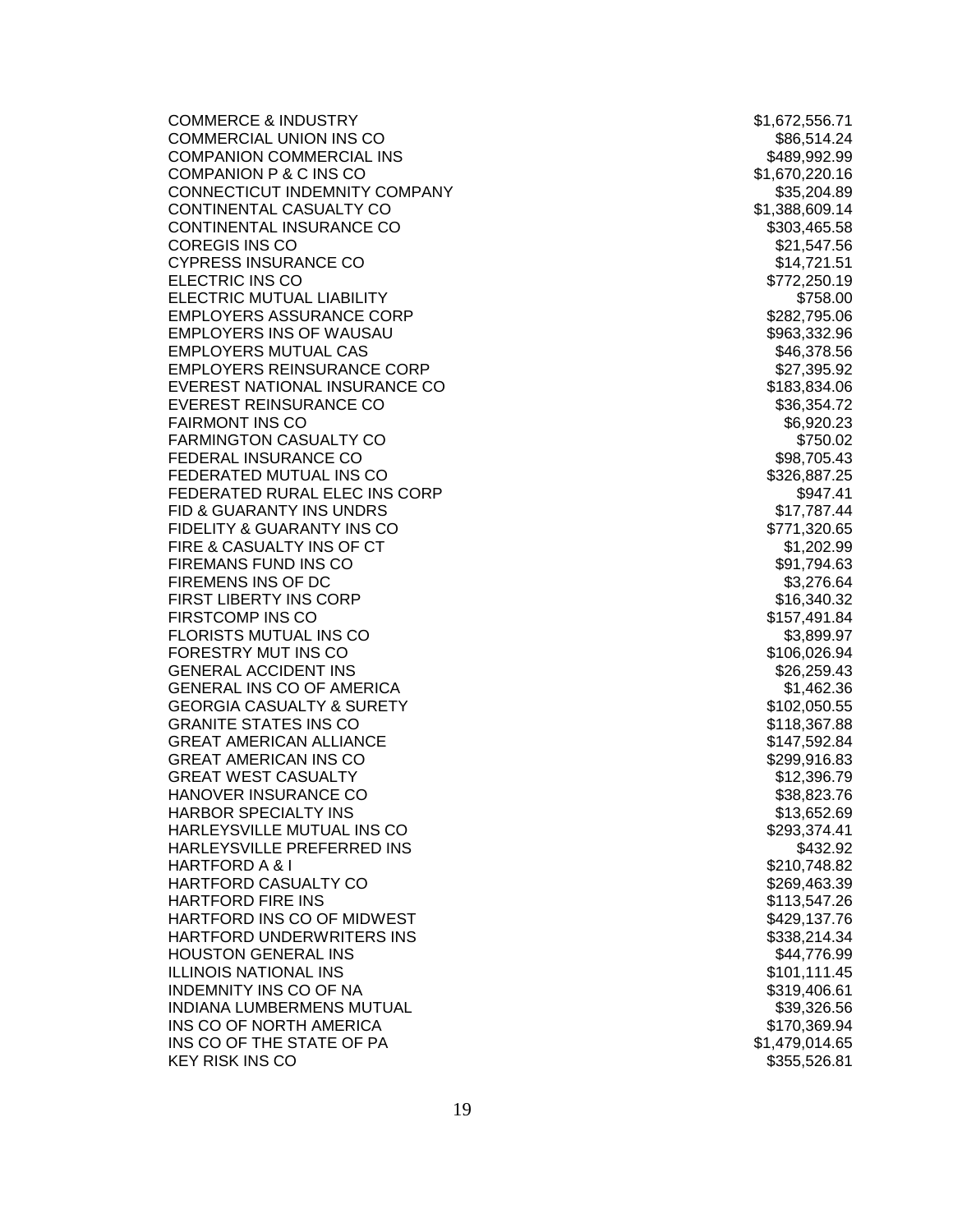L M INSURANCE CORP **\$849,635.85** LIBERTY INSURANCE CORP \$661,060.08 LIBERTY MUTUAL FIRE INS CO **\$991,033.55** LIBERTY MUTUAL INS CO **\$1,498,457.91** LMI INSURANCE CO **\$96,281.18** LUMBER MUTUAL INS CONTROL 2008 1.938.75 LUMBERMENS MUTUAL CASUALTY CO **\$869,381.61** MARYLAND CASUALTY INS CONTROL 2008 12:00 12:00 \$68,796.79 \$68,796.79 MASSACHUSETTS BAY INS \$14,225.54 MFG ALLIANCE INS CO **\$497,551.04** MIDWEST EMPLOYERS CASUALTY CO **\$45,944.58** MONUMENTAL GEN CAS \$153,404.51  $NAT$  FARMERS UN P & C  $$520.22$ NATIONAL FIRE INS CO OF HARTFORD \$23,547.08 NATIONAL FIRE INSURANCE CONTROL 2008 188,087.20 NATIONAL GRANGE MUTUAL **\$62,209.39** \$62,209.39 NATIONAL SURETY CORPORATION \$18,009.57 NATIONAL TRUST INS CO \$2,320.05 NATIONAL UNION FIRE INS CO **\$534,870.63** NATIONWIDE AGRIBUSINESS INS CO **\$25,584.80** \$25,584.80 NATIONWIDE MUTUAL INS CO **\$12,732.14** \$12,732.14 NETHERLANDS INS CO **\$15,804.38** NEW HAMPSHIRE INS CO **\$1,274,421.34** NORGUARD INS CO \$301,076.64 NORTH RIVER INSURANCE CO **\$247,859.38** NORTHERN INS CO OF NY **\$37,777.15** NORTHWESTERN NATIONAL INS \$11,652.47 OHIO CASUALTY COMPANY **\$46,632.37** OLD REPUBLIC INSURANCE CO **\$921,035.38** \$921,035.38 ONEBEACON INS CO 34,546.66 PA MFGS INDEMNITY CO PA MFRS ASSOC \$964,060.98 PA MILLER MUTUAL INSURANCE \$96,801.87 PA NATL MUTUAL CASUALTY **\$405,102.19** \$405,102.19 PACIFIC EMPLOYERS INS CO **\$981,526.47** PEERLESS INS CO \$61,148.40 PHARMACISTS MUTUAL INS \$84,907.96 PHOENIX INS CO \$2,305,272.25 PRINCETON INS CO \$34,130.67 PROVIDENCE P & C INS \$185,546.26 PUBLIC SERVICE MUT **\$134,965.53** ROYAL INDEMNITY CO **\$278,139.54** ROYAL INS CO OF AMERICA \$272,947.87 SAFECO INS CO OF AMERICA \$23,865.14 SAFEGUARD INS CO **\$404.00** SAFETY FIRST INS CO **\$4,428.66** SELECTIVE INS CO OF SOUTHEAST **\$316,169.97** \$316,169.97 SELECTIVE INS OF SC \$19,279.44 SELECTIVE WAY INS CO **\$16,152.08** SENTRY INS A MUTUAL CO **\$292,226.92** SENTRY SELECT INS CO \$22,607.36 SOUTHERN FIRE & CASUALTY **\$185,443.24** SOUTHERN MUTUAL CHURCH INS \$92,772.02 SOUTHERN PILOT INSURANCE CO **\$148,124.77**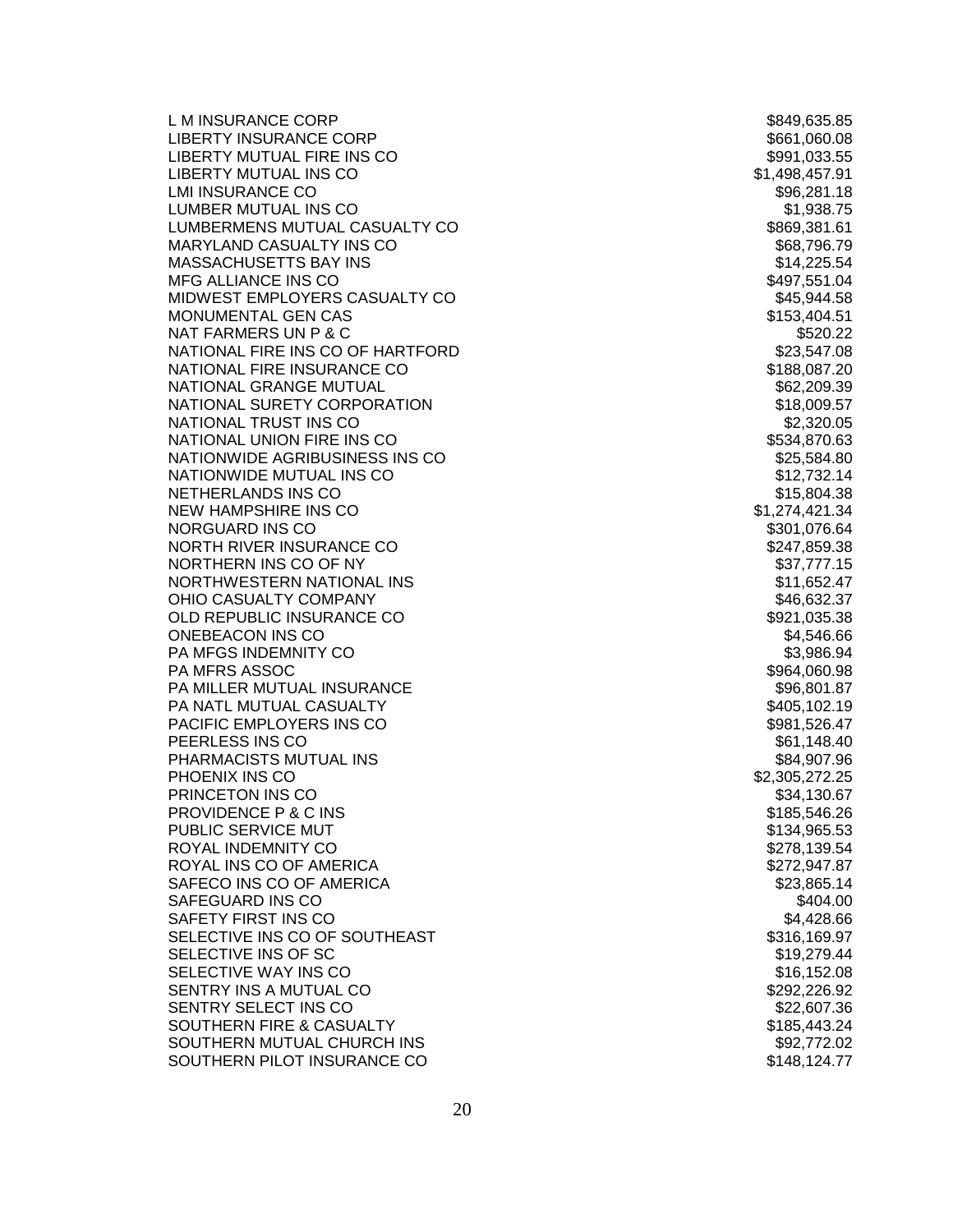| ST PAUL FIRE AND MARINE             | \$912,172.34   |
|-------------------------------------|----------------|
| ST PAUL MERCURY INS                 | \$180,655.48   |
| STANDARD FIRE INSURANCE CO          | \$33,547.36    |
| <b>STAR INSURANCE COMPANY</b>       | \$262,765.34   |
| STATE FARM FIRE & CASUALTY          | \$82,097.71    |
| <b>TECHNOLOGY INS CO</b>            | \$167,883.28   |
| <b>TIG INS CO</b>                   | \$21,367.79    |
| <b>TIG PREMIER INS CO</b>           | \$1,096.00     |
| TOKIO MARINE & FIRE INS CO          | \$40,865.93    |
| <b>TOKIO MARINE NICHIDO</b>         | \$66,263.75    |
| <b>TRANSCONTINENTAL INS CO</b>      | \$41,625.53    |
| <b>TRANSPORT INSURANCE CO</b>       | \$22,192.80    |
| <b>TRANSPORTATION INS CO</b>        | \$42,276.13    |
| <b>TRAVELERS IND CO AM</b>          | \$287,995.29   |
| <b>TRAVELERS INDEMNITY CO</b>       | \$1,732,277.95 |
| <b>TRAVELERS INSURANCE CO</b>       | \$125,402.57   |
| ALBANY INTERNATIONAL CORP           |                |
| TRAVELERS PROPERTY CASUALTY CO OF A | \$929,109.48   |
| TWIN CITY FIRE INS CO               | \$193,385.79   |
| U S SPECIALTY INS CO                | \$58,970.01    |
| US FIRE INSURANCE CO                | \$245,873.60   |
| USF&G                               | \$448,818.18   |
| <b>VALIANT INSURANCE CO</b>         | \$6,289.50     |
| <b>VALLEY FORGE INS CO</b>          | \$128,365.67   |
| <b>VIGILANT INSURANCE CO</b>        | \$396.40       |
| <b>VIRGINIA SURETY CO</b>           | \$5,620.57     |
| <b>WAUSAU UNDERWRITERS INS</b>      | \$147,281.53   |
| <b>WESCO INSURANCE COMPANY</b>      | \$32,176.24    |
| <b>XL SPECIALTY INS CO</b>          | \$232,811.43   |
| <b>ZENITH INSURANCE CO</b>          | \$221,241.15   |
| <b>ZURICH AMER INS CO</b>           | \$3,764,473.55 |
| ZURICH AMERICAN OF IL               | \$22,470.06    |
| <b>ZURICH INSURANCE CO</b>          | \$67,782.80    |
|                                     |                |

### B. SELF -INSUREDS/FUNDS

| AAA COOPER TRANSPORTATION           | \$16,678.26  |
|-------------------------------------|--------------|
| AIKEN COUNTY                        | \$2,192.62   |
| ALBANY INTERNATIONAL CORP           | \$113,623.78 |
| AMICK PROCESSING INC                | \$27,036.37  |
| <b>ARKANSAS BEST CORP</b>           | \$3,314.53   |
| ASPLUNDH TREE EXPERT CO             | \$88,787,55  |
| AUTO ZONE INC                       | \$907.84     |
| AVERITT EXPRESS INC                 | \$2,761.37   |
| AVONDALE MILLS INC                  | \$207,801.09 |
| <b>BELLSOUTH TELECOMMUNICATIONS</b> | \$61,763.78  |
| BENTELER SOUTH CAROLINA             | \$6,378.17   |
| <b>BI-LO INC</b>                    | \$227,051.52 |
| <b>BON SECOURS HEALTH SYSTEM</b>    | \$398,905.83 |
| BP CORP NA                          | \$58,887.27  |
| CAREALLIANCE HEALTH SERVICES        | \$268,307.08 |
| CAROLINA CANNERS INC                | \$805.53     |
| <b>CAROLINA ROOFERS &amp; SHEET</b> | \$50,001.17  |
| <b>CHARLESTON CNTY SCH DIST</b>     | \$596,962.01 |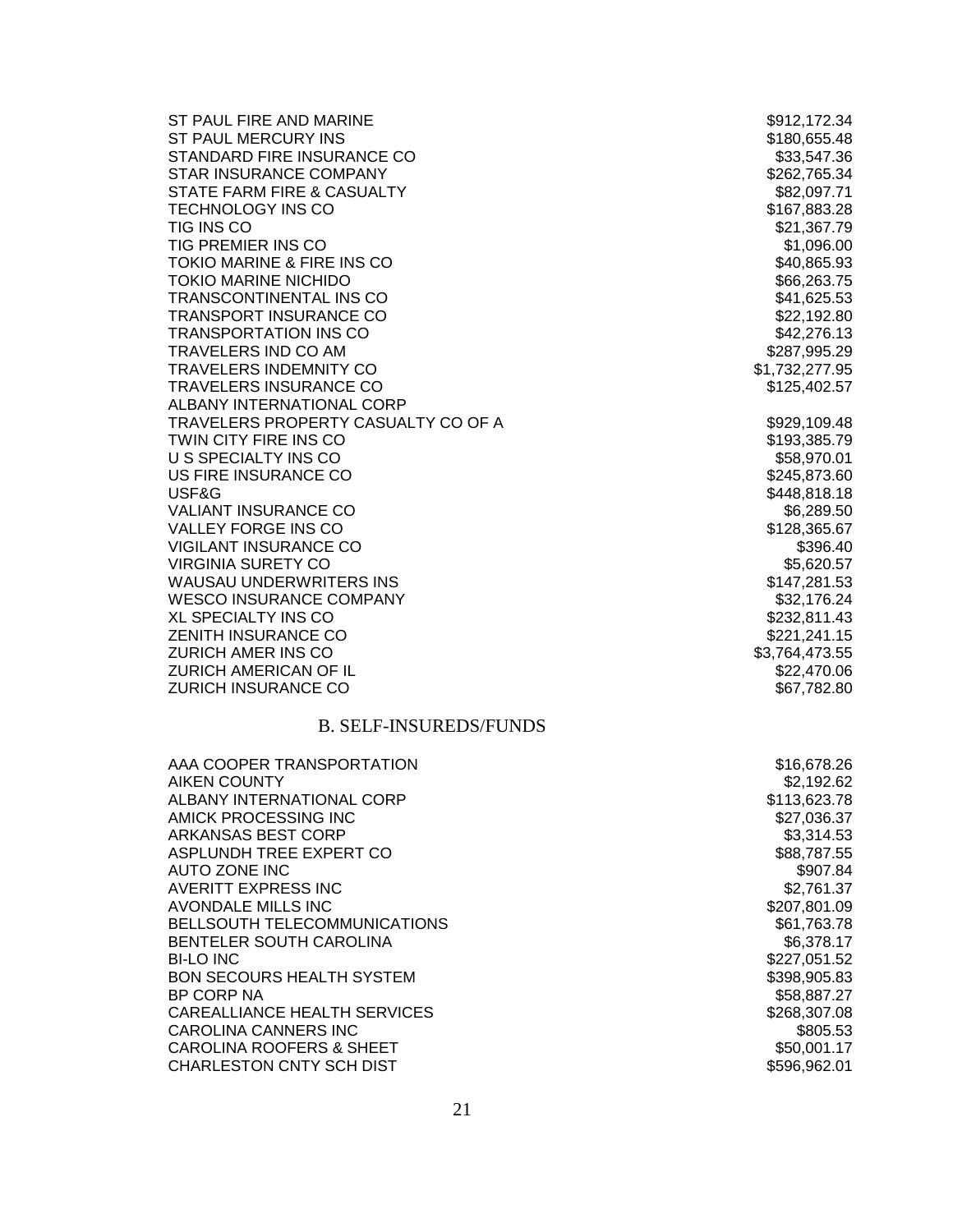| <b>CITY OF CHARLESTON</b>          | \$292,749.29   |
|------------------------------------|----------------|
| <b>CITY OF COLUMBIA</b>            | \$370,074.89   |
| <b>CITY OF GREENVILLE</b>          | \$1,287,550.44 |
| CITY OF MYRTLE BEACH               | \$29,707.76    |
| CITY OF NORTH CHARLESTON           | \$56,214.22    |
| <b>COMPTRUST AGC</b>               | \$1,598,031.78 |
| <b>COOPER US</b>                   | \$27,628.68    |
| <b>COUNTY OF GREENVILLE</b>        | \$24,006.95    |
| CRACKER BARREL OLD COUNTRY STORE   | \$58,940.14    |
| <b>DELHAIZE AMERICAN</b>           | \$548,838.57   |
| DOLLAR GENERAL CORP                | \$96,600.08    |
| DUKE ENERGY CORPORATION            | \$162,312.77   |
| <b>EATON CORPORATION</b>           | \$41,407.49    |
| EI DUPONT DENEMOURS & CO           | \$443,516.63   |
| ELECTRIC COOP OF SC                | \$33,682.51    |
| <b>EMERSON ELECTRIC CO</b>         | \$37,069.72    |
| <b>ESAB WELDING PRODUCTS INC</b>   | \$69,147.90    |
| <b>ESTES EXPRESS LINES</b>         | \$391,795.03   |
| <b>FEDERAL EXPRESS CORP</b>        | \$150,272.61   |
| FEDEX GROUND PKG SYS               | \$3,088.02     |
| <b>FLOWERS BAKING CO</b>           | \$13,430.50    |
| FLOYD S PIKE ELEC CONTR            |                |
| <b>FRIGIDAIRE HOME PRODUCTS</b>    | \$10,419.39    |
|                                    | \$236.97       |
| <b>FRITO LAY INC</b>               | \$10,264.50    |
| <b>FUJI PHOTO FILM</b>             | \$128,164.31   |
| <b>GEORGIA-PACIFIC CORPORATION</b> | \$14,253.23    |
| <b>GREENBAX ENTERPRISES</b>        | \$834.23       |
| <b>GREENVILLE CTY SCHOOLS</b>      | \$353,732.99   |
| <b>HEALTHSOUTH REHAB CORP</b>      | \$29,259.57    |
| <b>INGLES MARKET</b>               | \$136,744.89   |
| <b>INTERCONTINENTAL HOTEL</b>      | \$3,105.10     |
| <b>INTERNATIONAL PAPER</b>         | \$261,287.57   |
| J C PENNEY CO INC                  | \$4,011.18     |
| KIMBERLY-CLARK CORP                | \$6,212.40     |
| <b>KOHLER COMPANY</b>              | \$649,131.41   |
| <b>KROGER COMPANY</b>              | \$360,575.38   |
| LEXINGTON COUNTY HEALTH SERVICE    | \$2,677.63     |
| <b>LIBERTY NATL LIFE INS</b>       | \$52,572.47    |
| LOWES                              | \$123,624.33   |
| MACK MOLDING COMPANY               | \$12,826.31    |
| MARRIOTT INTERNATIONAL INC         | \$1,401.56     |
| MB KAHN CONSTRUCTION CO            | \$66,672.65    |
| <b>MEAD WESTVACO CORP</b>          | \$654,678.65   |
| <b>MOHAWK INDUSTRIES INC</b>       | \$33,269.66    |
| <b>MORTON INTERNATIONAL</b>        | \$3,769.74     |
| <b>NATIONSBANK CORP</b>            | \$53,298.17    |
| NATL WELDERS SUPPLY                | \$55,939.93    |
| OVERNITE TRANSPORTATION CO         | \$27,312.16    |
| <b>OWENS CORNING FIBERGLAS</b>     | \$977,459.55   |
| PALMETTO HEALTH                    | \$36,373.55    |
| PALMETTO HOSPITAL TRUST            | \$3,782,929.07 |
| PALMETTO TIMBER FUND               | \$747,756.51   |
| PIGGLY WIGGLY CAROLINA             | \$34,128.69    |
| PROGRESS ENERGY                    | \$63,737.77    |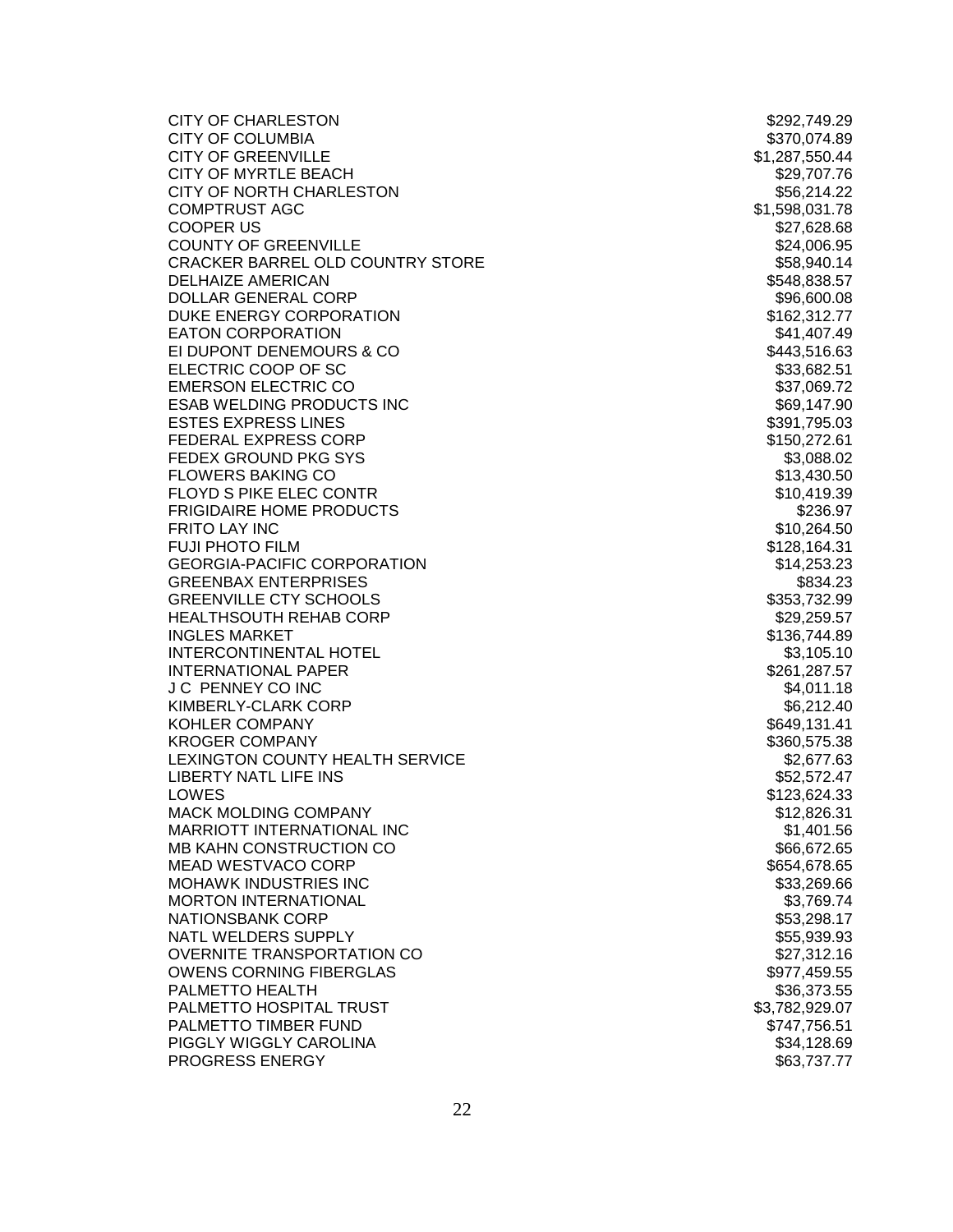REEVES BROTHERS INC **\$36,439.36** ROADWAY EXPRESS \$7,678.76 RR DONNELLEY & SONS \$7,296.76 RYDER SYSTEMS INC **the set of the set of the set of the set of the set of the set of the set of the set of the set of the set of the set of the set of the set of the set of the set of the set of the set of the set of the s** RYOBI MOTOR PRODUCTS CORP \$18,179.43 SAIA MOTOR FREIGHT LINE **\$46,737.25** SC AUTOMOBILE DEALERS ASSOC **\$181,010.76** SC HOME BUILDERS \$608,674.58 SC MCDONALDS OPERATORS SIF \$17,922.85 SC MERCHANTS ASSOC **\$1,547.95** SC MUNICIPAL INS TRUST **\$1,251,263.08** SC P&C INS GUARANTY ASSOC \$45,239.61 SC PETROLEUM MARKETERS SC PUBLIC SERVICE AUTH \$140,134.26 SC SCHOOL BOARD INS TRUST \$2,924,993.94 SCANA CORP **\$98,485.85** SCCWCT \$2,872,350.34 SCH DIST OF GREENVILLE CTY **\$19,361.85** SCHAFER COMPANY INC **\$12,675.04** \$12,675.04 SHONEYS INC \$21,210.56 SISTERS OF CHARITY **\$24,090.89** \$24,090.89 SMURFIT STONE CONTAINER **\$258,758.84** SONOCO PRODUCTS CO **\$5,804.19** SOUTHEASTER FREIGHT LINES **\$229,681.12** SPARTANBURG STEEL PRODUCTS \$186,675.01 SPRINGS INDUSTRIES INC **\$43,375.01** \$43,375.01 STATE ACCIDENT FUND \$16,290,711.27 SWIFT TRANSPORTATION CO **\$4,522.95** TIETEX CORPORATION **\$123,671.41** TRANSPORTATION EMPLOYERS **\$5,366.17** UPS GROUND FREIGHT  $$^{8}12.918.80$ VARIETY WHOLESALERS INC **\$1,062.72** VULCAN MATERIALS COMPANY **\$40,189.30** \$40,189.30 WAFFLE HOUSE \$142,648.23 WELLMAN INC \$327,292.33 WESTINGHOUSE ELECTRIC **\$137,454.65** WHITE CONSOLIDATED IND **\$26,631.13** WINN DIXIE STORES \$10,169.84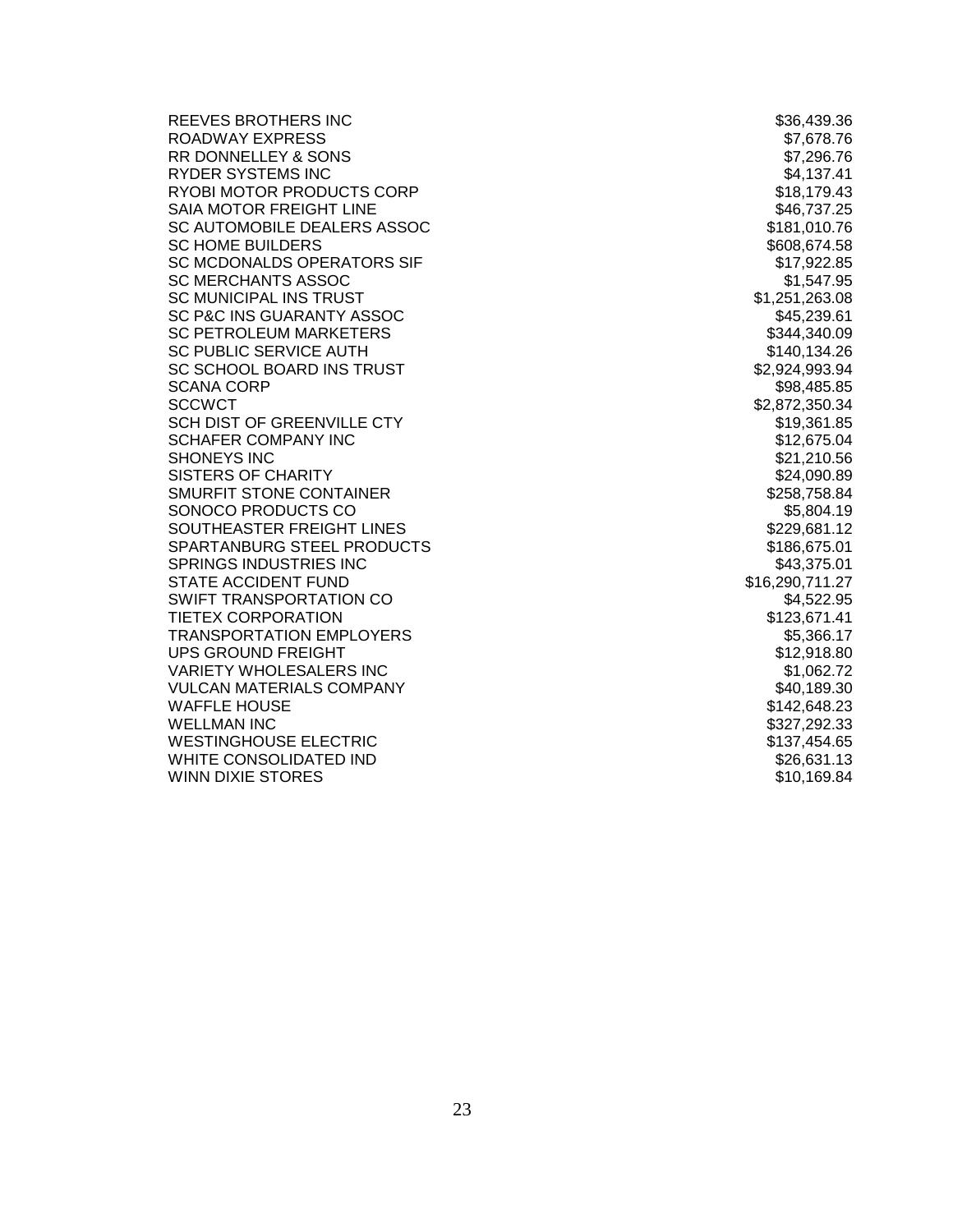#### EXHIBIT II ASSESSMENTS LEVIED ON INSURANCE CARRIERS AND SLEF-INSURED EMPLOYER/FUNDS

#### **A. INSURANCE CARRIERS**

ACADIA INS CO \$327.00 ACCIDENT FUND GEN INS **\$135,421.00** ACCIDENT FUND INS CO **\$1,961,335.00** ACCIDENT FUND NATL **\$37,724.00** ACCIDENT INS CO INC **ACCIDENT INS** CO INC ACE INA GROUP \$6,274,307.00 ACIG INSURANCE CO **\$4,154.00** ADVANTAGE WORKRS COM **\$215,382.00** ALEA N AMER INS CO **\$74,050.00** ALLIANZ GLOBAL RISKS \$17.00 ALLIED EASTERN IND \$126.00 ALLSTATE INS CO **\$1,253.00** AMER ALTERNATIVE INS \$3,798.00 AMER ECONOMY INS CO AMER FIRE & CASUALTY **\$30,299.00** \$30,299.00 AMER HARDWARE MUT **ALL AND SEE ALL ASSESSED ASSAULT** A S221.00 AMER INS CO **\$118,131.00** AMER INTERSTATE INS THE RESERVE OF THE SERVE AND THE SERVE ASSESSED AND A SERVE AND STRUCK AND STRUCK AND STRUCK AMER STATES INS CO AMERICAN INTL GRP \$10,009,863.00 AMERISURE COMPANIES **\$676,536.00** \$676,536.00 AMGUARD INS CO \$106,583.00 ANSUR AMERICA INS CO \$26,401.00 ARCH INSURANCE CO **\$967,885.00** \$967,885.00 ARGONAUT GREAT CNTRL **\$53,204.00** \$53,204.00 ARGONAUT INS CO **\$22,749.00** ARGONAUT-MIDWEST INS \$8,080.00 ARROWOOD INDEMNITY **ARROWOOD IN SEXUAL ARROW** ASSOC CASUALTY INS **\$25,685.00** \$25,685.00 ASSOCIATED INDEMNITY **\$45,779.00** ASSOCIATION INS CO **\$68,797.00** ATLANTIC MUTUAL INS **ATLANTIC MUTUAL INS** ATLANTIC SPECIALTY **12,184.00** \$12,184.00 AUTO-OWNERS INS GRP  $$1,203,548.00$ BANCINSURE INC \$5,119.00 BENCHMARK INS CO **\$18,456.00** \$18,456.00 BERKLEY INS CO OF CAROLINAS **\$6,630.00** BITUMINOUS CAS CORP \$164,559.00 BITUMINOUS FIRE & MAR \$27,824.00 BRIDGEFIELD CAS INS \$1,880,963.00 BROTHERHOOD MUT INS \$24,792.00 BUILDERS MUT INS CO **\$369,686.00** \$369,686.00 CAGC INS CO **\$27,829.00** CANAL INS CO 612 SEPTEMBER 1999 STATES AND STATES AND STATES AND STATES AND STATES AND STATES AND STATES AND STATES AND STATES AND STATES AND STATES AND STATES AND STATES AND STATES AND STATES AND STATES AND STATES AND STA CAPITAL CITY INS CO **\$482,649.00** CAROLINA CAS INS CO \$116,978.00 CENTENNIAL INS \$3,092.00 CENTRAL INS COS \$103,246.00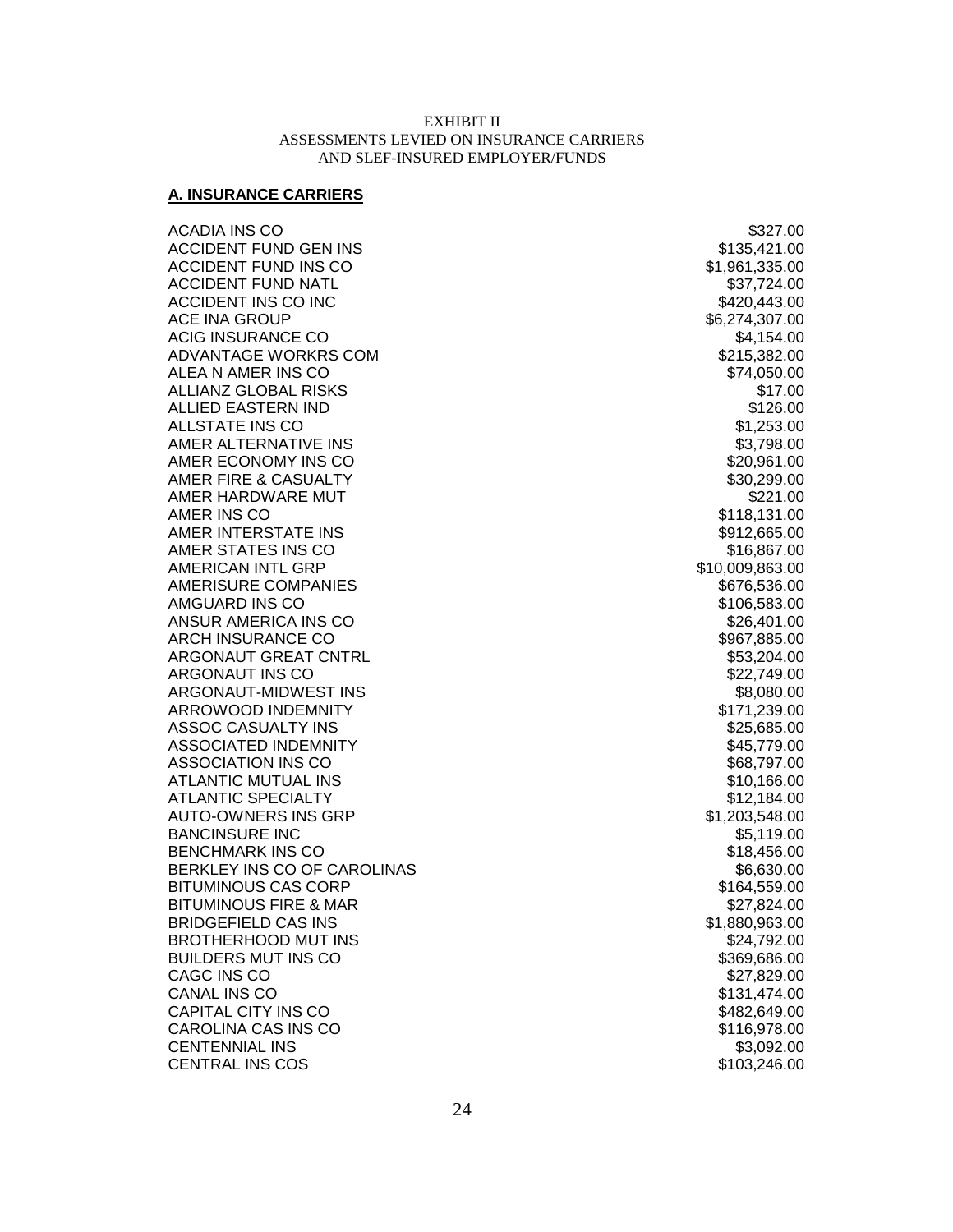CENTRE INS CO \$7,476.00 CHEROKEE INS CO \$35,083.00 CHRYSLER INS CO. CHUBB INDEM INS CO **\$50,206.00** \$50,206.00 CHURCH MUT INS CO **\$48,721.00** CINCINNATI INS COS \$241,055.00 CLARENDON NAT INS CO **\$45,676.00** \$45,676.00 CNA INS COMPANIES \$1,420,463.00 COLONY SPECIALTY INS THE RESERVE SERVE SERVER SERVER SERVER SERVER SERVER SERVER SERVER SERVER SERVER SERVER S COMPANION P & C GRP \$968,309.00 CONTINENTAL INDEM CO **\$25,028.00** CONTINENTAL WSTRN IN \$18,958.00 CORNHUSKER CAS CO \$7,498.00 CRUM & FORSTER INDEM  $$4,902.00$ CUMIS INS SOCIETY **\$3,857.00** CYPRESS INS CO (CA) \$13,902.00 DALLAS NAT INS CO \$4,985.00 EASTERN ADV ASSR CO \$546.00 EASTERN ALLIANCE INS \$14,481.00 EASTGUARD INS CO ELECTRIC INS CO **\$387,018.00** EMPLOYERS ASSUR CO **\$377,864.00** EMPLOYERS' FIRE INS \$6,772.00 EMPLOYERS MUT CAS CO **\$91,892.00** \$91,892.00 EMPLOYERS PREFERRED \$15,567.00 EMPLRS INS CO WAUSAU \$438,633.00 EVEREST NAT INS CO **\$332,070.00** EVEREST REINS CO **\$61,343.00** \$61,343.00 FAIRFIELD INS CO **\$151.00** FAIRMONT SPECIALTY **ALCORATIVE SELLER SELLER SELLER** SELLER SELLER SELLER SELLER SELLER SELLER SELLER SELLER SELL FARMLAND MUT INS CO **\$17,913.00** FCCI INS CO \$373,581.00 FEDERAL INS CO \$389,789.00 FEDERATED MUT GRP \$268,304.00 FEDERATED RURAL ELEC \$172,622.00 FFVA MUT INS CO. **\$22,256.00** FIREMANS FUND INS **the set of the set of the set of the set of the set of the set of the set of the set of the set of the set of the set of the set of the set of the set of the set of the set of the set of the set of the s** FIREMENS INS OF DC **\$134,764.00** FIRST LIBERTY INS CP \$76,909.00 FIRST NAT INS AMER **S24.00** FIRSTCOMP INS CO **\$438,963.00** FLORIDA HOSPITALITY **\$1,407.00** FLORISTS' MUT INS CO **\$19,532.00** \$19,532.00 FORESTRY MUT INS CO **\$242,826.00** \$242,826.00 FRANKENMUTH MUT INS **\$22,408.00** GATEWAY INS CONTROL 2008 - THE SECTION OF STREET AND SECTION AND SECTION AND SECTION OF SECTION AND SECTION OF SECTION AND SECTION OF SECTION AND SECTION OF SECTION AND SECTION AND SECTION AND SECTION OF SECTION AND SECTIO GENERAL CASUALTY WIS \$539.00 GENERAL INS AMERICA **\$5,155.00** \$5,155.00 GEORGIA CAS & SURETY \$13,408.00 GREAT AMER ALLIANCE<br>GREAT AMER ASSUR CO GREAT AMER ASSUR CO \$13,784.00 GREAT AMER INS CO **\$43,760.00** GREAT AMER INS CO NY **\$381,819.00** \$381,819.00 GREAT DIVIDE INS CO **\$9,412.00**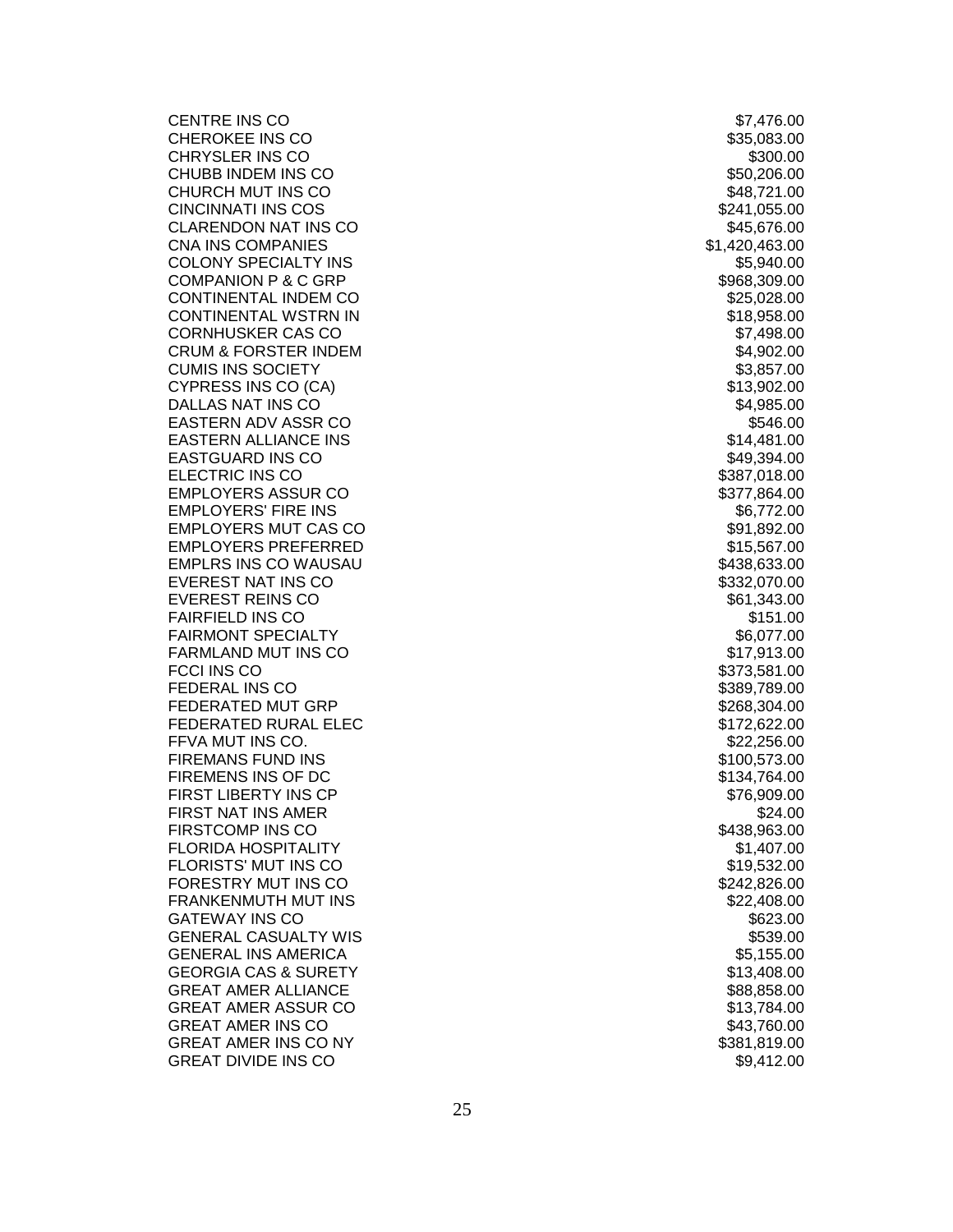GREAT NORTHERN INS **\$249.00** GREAT WEST CASUALTY \$62,554.00 GUARANTEE INS CO **\$135,897.00** GUIDEONE INS
SETTING THE SETTING OF THE SETTING OF THE SETTING OF THE SETTING OF THE SETTING OF THE SETTING OF THE SETTING OF THE SETTING OF THE SETTING OF THE SETTING OF THE SETTING OF THE SETTING OF THE SETTING OF THE SE HARBOR SPECIALTY INS \$16,808.00 HARLEYSVILLE INS CO HARLEYSVILLE MUT INS \$71,221.00 HARLEYSVILLE PREF \$18,365.00 HARTFORD ACC & INDEM  $$25,424.00$ HARTFORD CASUALTY **ALCOREGY CONTROLLER IN THE SET OF STATE ASSESS** \$317,509.00 HARTFORD FIRE INS CO **\$510,872.00** HARTFORD INS OF MW HARTFORD UNDRS INS  $$797,061.00$ HOUSTON GEN INS CO **\$6,659.00** INDIANA LUMBERMN MUT \$2,603.00 INS CO OF WEST SALES AND THE SERVICE OF STREET AND INCOMED ASSAULT AND INCOMEDIATE STREET AND INCOMEDIATE STREET KEMPER INS COS \$192,073.00 KEY RISK INS CO \$1,513,287.00 LIBERTY INS CORP \$3,158,579.00 LIBERTY MUT FIRE INS \$1,247,950.00 LIBERTY MUT INS CO **\$340,360.00**  $LM$  INS CORP  $$668,632.00$ LUMBERMENS UNDRG AL **All and the Solution of the Second Automobile S**93,657.00 MAG MUT INS C MEMIC INDEM CO **\$10,991.00** MFRS ALLIANCE INS CO **\$46,594.00** MID-CENTURY INS CONTROL 2008 - The SAN AREA AND ASSAULT AND SEX 450.000 SEX 560.00 MIDWEST EMPLRS CAS  $$114,263.00$ MILBANK INS CO **\$5,829.00** MITSUI SUMITOMO INS CO AM **\$8,686.00** \$8,686.00 MITSUI SUMITOMO USA \$42,107.00 MONROE GUARANTY INS \$46,054.00 MONTGOMERY MUT INS **AND SET A SET A SET A SET AND RESIDENT** STA4,985.00 NAT AMER INS CO (OK) \$3,778.00 NAT INTERSTATE INS \$23,579.00 NAT SURETY CORP \$10,978.00 NAT TRUST INS CO **\$282,731.00** NATIONWIDE AGRIBUS **\$26,338.00** \$26,338.00 NATIONWIDE MUT FIRE **\$1.00** NATIONWIDE MUT INS **the set of the set of the set of the set of the set of the set of the set of the set of the set of the set of the set of the set of the set of the set of the set of the set of the set of the set of the** NETHERLANDS INS CO **\$122,292.00** \$122,292.00 NGM INSURANCE CO **\$173,572.00** NORGUARD INS CO **\$184,738.00** NORTH AMER SPECIALTY **\$152,186.00** NORTH RIVER INS CO **\$80,328.00** NORTHWESTERN NATL IN OHIO CASUALTY INS CO **\$25,883.00** OHIO SECURITY INS CO **\$20,440.00** OLD REPUBLIC GENERAL **\$66,805.00** \$66,805.00 OLD REPUBLIC INS \$1,413,629.00 ONEBEACON AMER INS \$10,859.00 ONEBEACON INS CO \$9,361.00 PACIFIC INDEM CO **\$50,352.00** PARK AVENUE P & C IN

\$10,406.00 S \$1,948.00 S \$206,456.00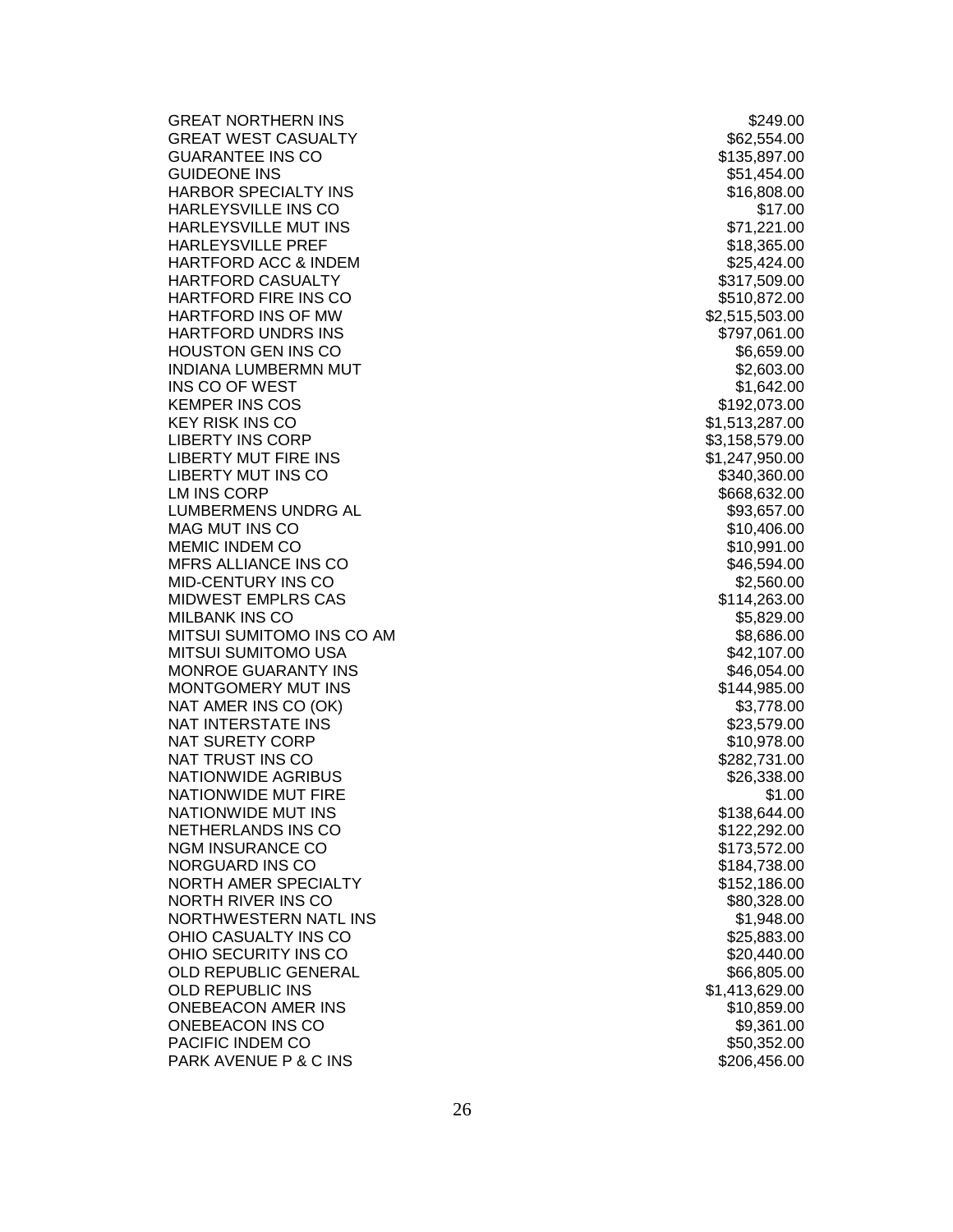PEERLESS INS CO **\$278,407.00** PENN LUMBERMENS MUT PENN MFRS ASSN INS PENN MFRS INDEMNITY **1998** 2008 12:30 12:30 12:30 12:30 13,473.00 PENN MILLERS INS CO **\$36,329.00** \$36,329.00 PENN NATIONAL INS **EXECUTE 2** and the state of the state of the state  $$82,810.00$ PHARMACISTS MUT INS **And Account 2018 12:00 SET 100 ACCOUNT** 2018 12:00:00 PRAETORIAN INS CO **\$16,596.00** \$16,596.00 PREFERRED PROF INS \$22,407.00 PREMIER GROUP INS CO **\$106,084.00** \$106,084.00 PRINCETON INS CO **\$15,429.00** PROTECTIVE INS CO **\$40,839.00** PUBLIC SERV MUT INS **\$1,826.00** REDLAND INS CO **\$190.00** REGENT INS CO **\$347.00** SAFECO INS CO AMER **\$42,395.00** \$42,395.00 SAFETY FIRST INS CO **\$10,917.00** \$10,917.00 SAFETY NAT CAS CORP \$124,308.00 SEABRIGHT INS CO **\$26,920.00** SELECTIVE INS OF SC 6 and the state of the state of the state of the state of the state of the state of the state of the state of the state of the state of the state of the state of the state of the state of the state of t SELECTIVE INS OF SE \$177,644.00 SELECTIVE WAY INS CO SENTINEL INS CO LTD **\$45,731.00** SENTRY INS GROUP **\$406,588.00** SOMPO JAPAN INS AMER **\$24,034.00** SOUTHERN FIRE & CAS  $$40,582.00$ SOUTHERN INS CO **\$68,639.00** SOUTHERN MUT CHURCH  $$50,267.00$ SOUTHERN PILOT INS **\$34,723.00** SOUTHERN STATES EXCH \$22,805.00 SPARTA INSURANCE CO STAR INS CO (MI) \$77,282.00 STARNET INS CO \$11,705.00 STATE AUTO MUT INS \$34,879.00 STATE AUTO PROP & CA STATE FARM FIRE & CA S STATE NAT INS CO **\$32,858.00** STONEBRIDGE CAS INS \$39,947.00 T H E INS CO \$12,114.00 TECHNOLOGY INS CO **\$526,641.00** THE HANOVER INS GRP **\$66,557.00** \$66,557.00 TIG INS CO \$22,064.00 TOKIO MAR NICHIDOUSB \$71,299.00 TOWER GROUP COS \$176,443.00 TRANSGUARD INS OF AM \$34.00 TRANSPORT INS CO TRAVELERS GROUP \$4,079,647.00 TWIN CITY FIRE INS \$1,216,447.00 US SPECIALTY INS CONTROL 2008 12:00 \$57.00 ULLICO CASUALTY CO **\$2,398.00** UNION INS CO **\$95,655.00** UNITED STATES FIRE \$214,526.00 UNITED WISCONSIN INS UTICA MUT INS CO **\$82,940.00** 

S \$148,155.00 S \$138,525.00 \$120,081.00 \$37,329.00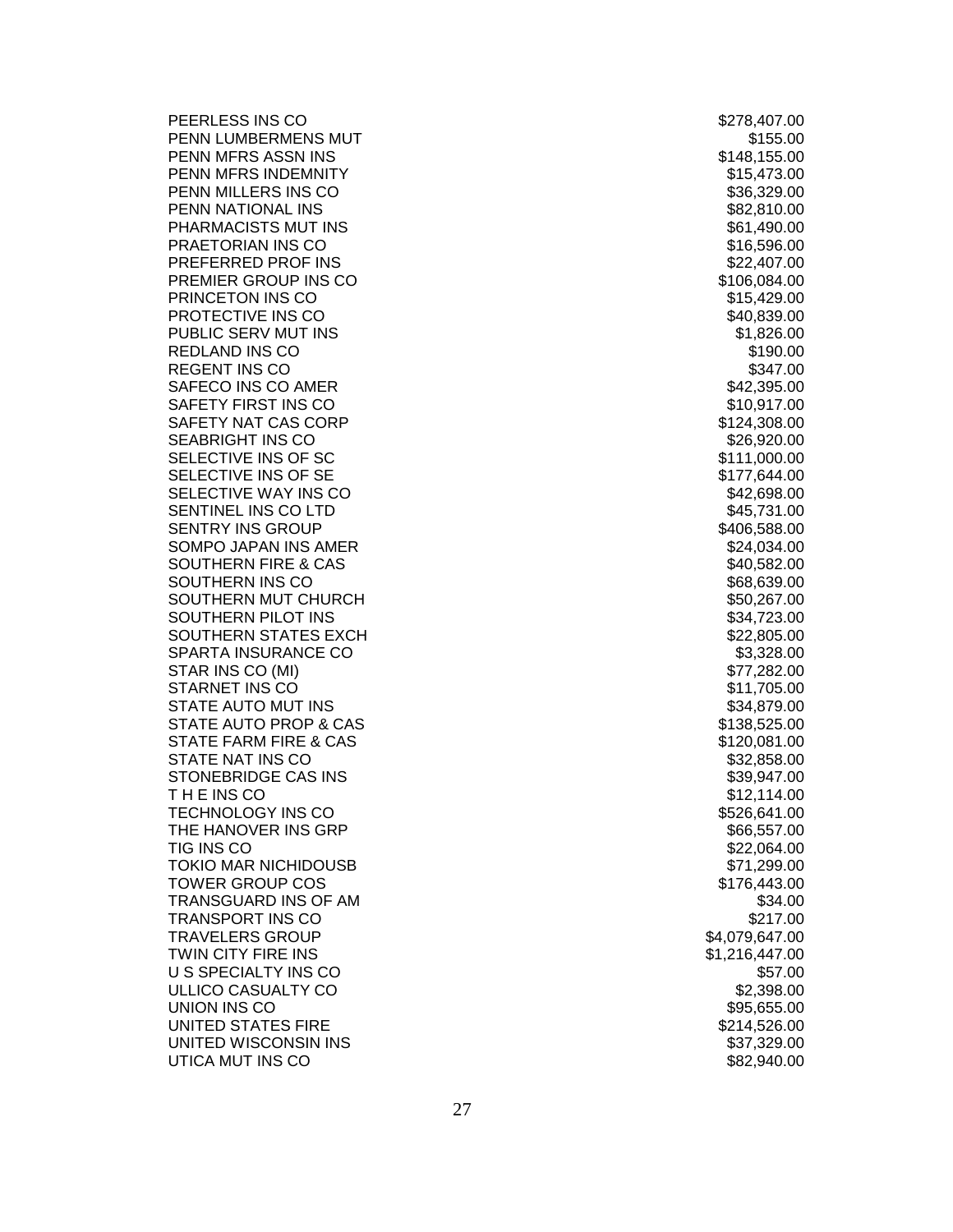| <b>VANLINER INS CO</b>      | \$73,223.00    |
|-----------------------------|----------------|
| <b>VIGILANT INS CO</b>      | \$3,629.00     |
| VININGS INSURANCE CO        | \$1,575,00     |
| VIRGINIA SURETY CO          | \$36,904,00    |
| <b>WAUSAU BUSINESS INS</b>  | \$242,003.00   |
| WAUSAU UNDRS INS CO         | \$512,235.00   |
| WESCO INS CO                | \$39,512.00    |
| WEST AMER INS CO            | \$42,324.00    |
| WESTFIELD INS CO            | \$16,907,00    |
| <b>WESTPORT INS CORP</b>    | \$317,054.00   |
| <b>WILLIAMSBURG NAT INS</b> | \$34,666.00    |
| <b>XL AMERICA GROUP</b>     | \$305,647.00   |
| <b>ZENITH INS CO</b>        | \$204,029.00   |
| <b>ZURICH FIN SERV NA</b>   | \$5,643,761.00 |
|                             |                |

# b. SELF-INSURED/FUNDS

| 3V, INC.                                    | \$4,645.00   |
|---------------------------------------------|--------------|
| A. O. SMITH CORPORATION                     | \$15,704.00  |
| AAA COOPER TRANSPORTATION                   | \$8,353.00   |
| <b>AIKEN COUNTY</b>                         | \$52,680.00  |
| AIRGAS NATIONAL WELDERS                     | \$6,493.00   |
| ALBANY INTERNATIONAL CORPORATION            | \$40,182.00  |
| <b>AMICK FARMS</b>                          | \$39,107.00  |
| ARKANSAS BEST CORPORATION                   | \$18,832.00  |
| ARVINMERITOR, INC.                          | \$41,137.00  |
| ASPLUNDH TREE EXPERT COMPANY                | \$27,871.00  |
| <b>AT&amp;T CORPORATION</b>                 | \$1,508.00   |
| AUTOZONE, INC.                              | \$1,012.00   |
| AVERITT EXPRESS, INC.                       | \$12,959.00  |
| <b>AVONDALE MILLS</b>                       | \$20,966.00  |
| <b>BALDOR ELECTRIC COMPANY</b>              | \$21,290.00  |
| <b>BEAUFORT COUNTY SCHOOLS</b>              | \$16,745.00  |
| BELLSOUTH TELECOMMUNICATIONS, INC.          | \$157,380.00 |
| BENTLELER SC INC                            | \$31,160.00  |
| BI-LO, INC.                                 | \$12,828.00  |
| <b>BLACK &amp; DECKER CORPORATION</b>       | \$14,991.00  |
| BON SECOURS HEALTH SYSTEM, INC.             | \$86,812.00  |
| CAROLINA CANNERS, INC.                      | \$31,203.00  |
| CAROLINAS HEALTHCARE SYSTEM                 | \$2,941.00   |
| CAROLINAS ROOFING & SHEET METAL CONTRACTORS | \$91,356.00  |
| <b>SIF</b>                                  |              |
| CHARLESTON COUNTY SCHOOL DISTRICT           | \$119,308.00 |
| <b>CITY OF CHARLESTON</b>                   | \$275,225.00 |
| <b>CITY OF COLUMBIA</b>                     | \$329,303.00 |
| <b>CITY OF GREENVILLE</b>                   | \$90,304.00  |
| <b>CITY OF MYRTLE BEACH</b>                 | \$134,793.00 |
| CITY OF NORTH CHARLESTON                    | \$63,910.00  |
| <b>COMMISSIONERS OF PUBLIC WORKS</b>        | \$15,171.00  |
| COMPTRUSTAGC OF SC                          | \$587,314.00 |
| COOPER US, INC.                             | \$52,882.00  |
| COSTCO WHOLESALE CORPORATION                | \$19,698.00  |
| <b>COUNTY OF GREENVILLE</b>                 | \$98,193.00  |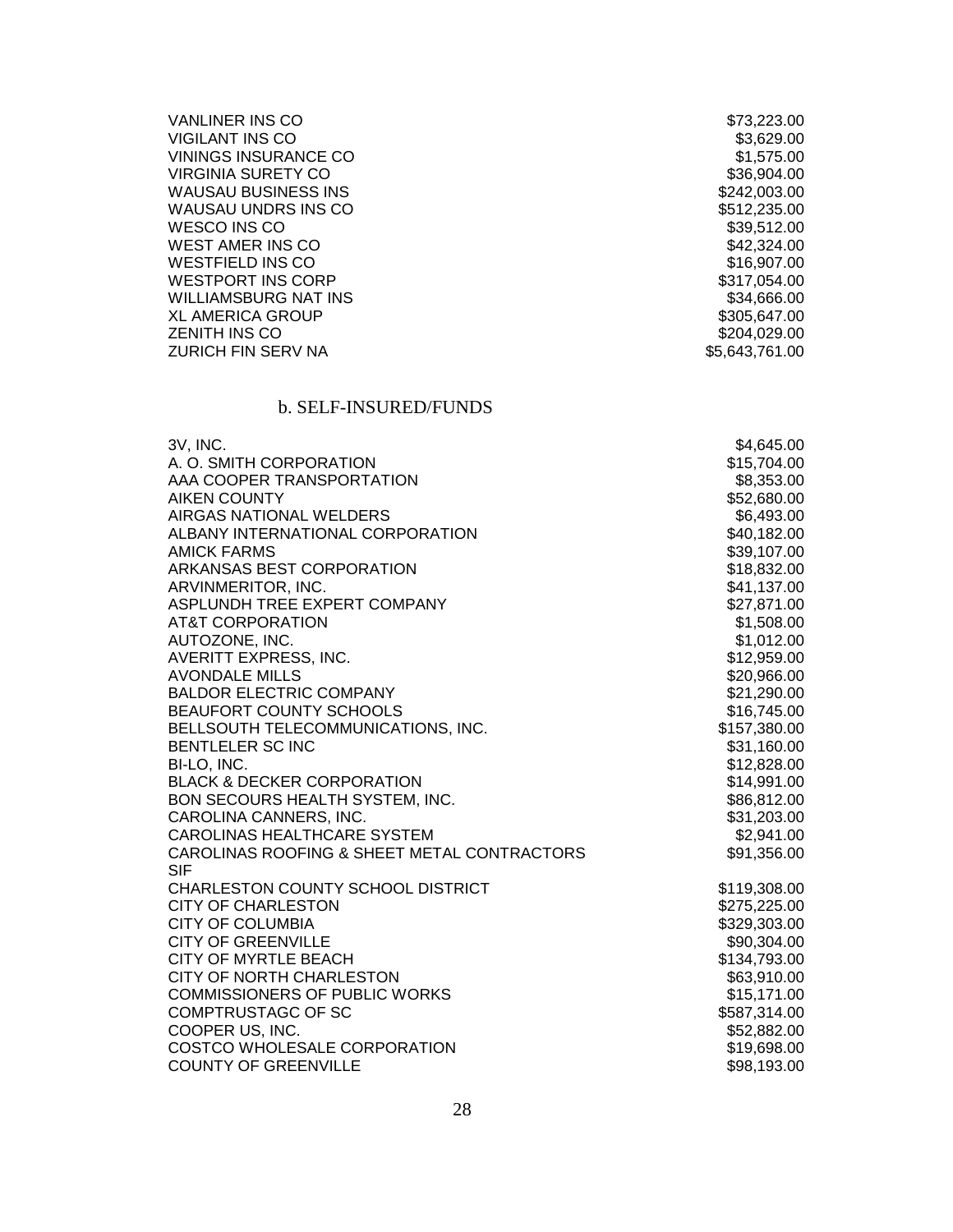| CRACKER BARREL OLD COUNTRY STORE, INC.     | \$48,587.00  |
|--------------------------------------------|--------------|
| <b>CUMMINS ENGINE COMPANY, INC.</b>        | \$79,245.00  |
| DAIMLER TRUCKS NA LLC                      | \$29,101.00  |
| <b>DANA CORPORATION</b>                    | \$16,274.00  |
| DELHAIZE AMERICAN, INC.                    | \$311,762.00 |
| <b>DIXIE-NARCO</b>                         | \$21,708.00  |
| DOLLAR GENERAL CORPORATION                 | \$236,114.00 |
| DOWBRANDS, INC.                            | \$9,990.00   |
| DUKE ENERGY CORPORATION                    | \$240,166.00 |
| E I DUPONT DE NEMOURS AND COMPANY          | \$67,754.00  |
| EASTMAN CHEMICAL COMPANY                   | \$2,195.00   |
| <b>EATON CORPORATION</b>                   | \$4,673.00   |
| <b>EMERSON ELECTRIC COMPANY</b>            | \$1,898.00   |
| <b>ESAB WELDING &amp; CUTTING PRODUCTS</b> | \$28,119.00  |
| <b>ESTES EXPRESS LINES</b>                 | \$53,066.00  |
| FEDERAL EXPRESS CORPORATION                | \$140,495.00 |
| FEDEX FREIGHT INC                          | \$35,385.00  |
| FEDEX GROUND PACKAGE SYSTEM, INC.          | \$5,185.00   |
| FIRST HEALTH OF THE CAROLINAS              | \$1,095.00   |
| <b>FLOWERS FOODS</b>                       | \$9,353.00   |
| FLYING J INC.                              | \$12,982.00  |
|                                            |              |
| FRITO-LAY, INC.                            | \$112,776.00 |
| FUJI PHOTO FILM, INC.                      | \$71,329.00  |
| <b>GEORGIA-PACIFIC CORPORATION</b>         | \$20,307.00  |
| <b>GREATER GREENVILLE SANITATION</b>       | \$19,758.00  |
| <b>GREDE FOUNDARIES, INC.</b>              | \$1,025.00   |
| <b>GREENWOOD MILLS</b>                     | \$23,734.00  |
| <b>GUARDIAN INDUSTRIES CORPORATION</b>     | \$25,272.00  |
| HAMRICKS, INC.                             | \$32,030.00  |
| HCA, INC.                                  | \$4,114.00   |
| HEALTHSOUTH REHABILITATION CORPORATION     | \$81,461.00  |
| HOLCIM (US) INC.                           | \$6,446.00   |
| <b>HYATT CORPORATION</b>                   | \$2,778.00   |
| <b>INGLES MARKET, INC.</b>                 | \$139,802.00 |
| <b>INTERCONTINENTAL HOTELS GROUP</b>       | \$2,710.00   |
| <b>INTERNATIONAL PAPER</b>                 | \$203,236.00 |
| J.C. PENNEY CORPORATION, INC.              | \$1,455.00   |
| JOHN WEILAND HOMES AND NEIGHBORHOODS       | \$25,115.00  |
| <b>JOHNS MANVILLE</b>                      | \$15.00      |
| KIMBERLY CLARK CORPORATION                 | \$44,720.00  |
| K-MART CORP/SEARS HOLDINGS CORP            | \$42,984.00  |
| <b>KOHLER COMPANY</b>                      | \$149,667.00 |
| <b>KROGER COMPANY</b>                      | \$83,474.00  |
| LA-Z-BOY, INC.                             | \$7.00       |
| LEXINGTON COUNTY HEALTH SERVICES           | \$62,520.00  |
| LIBERTY NATIONAL LIFE INSURANCE COMPANY    | \$8,726.00   |
| LIMITED BRANDS, INC.                       | \$459.00     |
| LOWES COMPANIES, INC.                      | \$417,676.00 |
| M. B. KAHN CONSTRUCTION COMPANY, INC.      | \$27,597.00  |
| MACK MOLDING COMPANY, INC.                 | \$4,470.00   |
| <b>MACY'S INC</b>                          | \$10,761.00  |
| MARRIOTT INTERNATIONAL, INC.               | \$53,543.00  |
| <b>MCLEOD HEALTH</b>                       | \$93,001.00  |
| MEADWESTVACO CORPORATION                   | \$203,345.00 |
|                                            |              |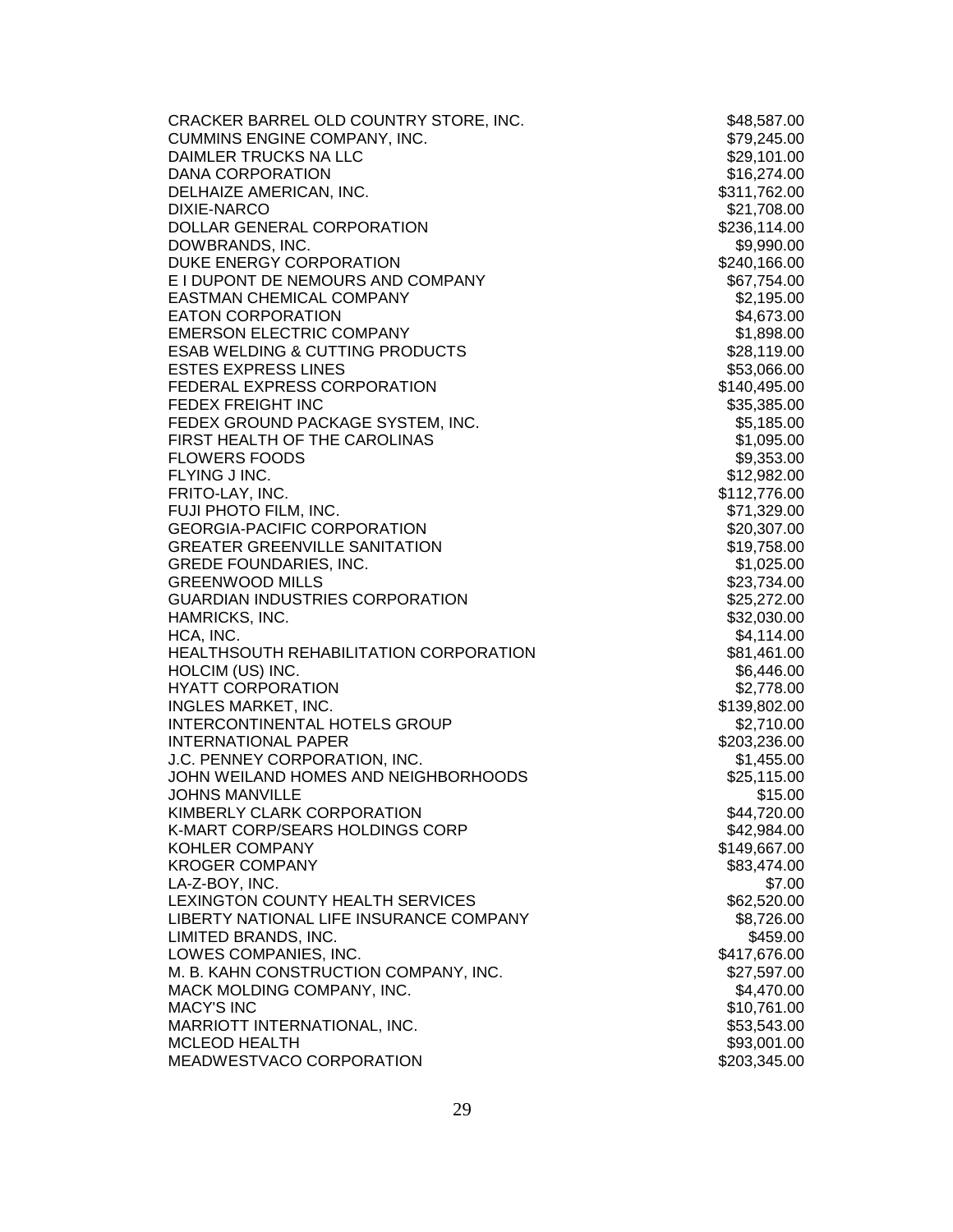| MOHAWK INDUSTRIES, INC.                       | \$44,613.00    |
|-----------------------------------------------|----------------|
| MORTON INTERNATIONAL, INC.                    | \$470.00       |
| MOUNT VERNON MILLS, INC.                      | \$5,563.00     |
| NASH JOHNSON & SONS FARMS, INC.               | \$85,776.00    |
| OLD DOMINION FREIGHT LINES, INC.              | \$25,183.00    |
| OWENS CORNING FIBERGLAS CORPORATION           | \$126,015.00   |
| PALMETTO HEALTH                               | \$261,283.00   |
| PALMETTO HOSPITAL TRUST                       | \$1,278,363.00 |
| PALMETTO TIMBER FUND                          | \$526,950.00   |
| PANTRY, INC                                   | \$2,414.00     |
| PARKER HANNIFIN CORPORATION                   | \$8,550.00     |
| PERDUE FARMS, INC.                            | \$59,481.00    |
| PIEDMONT NATURAL GAS CO., INC.                | \$467.00       |
| PIGGLY WIGGLY CAROLINA CO/GREENBAX            | \$147,827.00   |
| PIKE ELECTRIC, INC.                           | \$3,508.00     |
| PILOT CORPORATION                             | \$15,906.00    |
| PROCTER & GAMBLE COMPANY                      | \$21,750.00    |
| PROGRESS ENERGY                               | \$34,387.00    |
| R. R. DONNELLY & SONS COMPANY                 | \$26,303.00    |
| RICHLAND SCHOOL DISTRICT #2                   | \$43,228.00    |
| ROLLINS, INC.                                 |                |
| ROPER ST FRANCIS HEALTHCARE                   | \$48,855.00    |
|                                               | \$131,756.00   |
| ROSEBURG FOREST PRODUCTS                      | \$11,349.00    |
| RYDER SYSTEM, INC. *RECALCULATED*             | \$254,173.00   |
| RYOBI MOTOR PRODUCTS CORPORATION              | \$1,546.00     |
| S. C. ASSOCIATION OF COUNTIES SIF             | \$2,115,952.00 |
| S. C. AUTOMOBILE DEALERS ASSOC. SIF           | \$395,092.00   |
| S. C. HOME BUILDERS SIF                       | \$604,566.00   |
| S. C. MCDONALDS OPERATORS SIF                 | \$81,889.00    |
| S. C. MUNICIPAL SELF-INSURANCE TRUST FUND     | \$841,759.00   |
| S. C. PETROLEUM MARKETERS ASSOCIATION SIF     | \$85,167.00    |
| S. C. SCHOOL BOARDS SELF-INSURANCE TRUST FUND | \$2,417,738.00 |
| SAIA MOTOR FREIGHT LINE, INC.                 | \$49,422.00    |
| SANTEE COOPER                                 | \$81,684.00    |
| <b>SCANA CORPORATION</b>                      | \$212,708.00   |
| SCHAFER COMPANY, INC.                         | \$17,884.00    |
| SCHOOL DISTRICT OF GREENVILLE COUNTY          | \$304,414.00   |
| <b>SHAW GROUP INC</b>                         | \$18,635.00    |
| <b>SHAW INDUSTRIES GROUP</b>                  | \$51,614.00    |
| SHERWIN-WILLIAMS COMPANY                      | \$6,897.00     |
| SHONEYS, INC.                                 | \$2,634.00     |
| SISTERS OF CHARITY PROVIDENCE HOSPITAL        | \$121,168.00   |
| SKF USA, INC.                                 | \$1,852.00     |
| SMURFIT-STONE CONTAINER CORP.                 | \$63,923.00    |
| SONOCO PRODUCTS COMPANY                       | \$65,013.00    |
| SOUTHEASTERN FREIGHT LINES, INC.              | \$48,835.00    |
| SPARTANBURG STEEL PRODUCTS, INC.              | \$59,606.00    |
| SPRINGS INDUSTRIES, INC.                      | \$91,317.00    |
| <b>STANLEY BLACK &amp; DECKER</b>             | \$37,220.00    |
| <b>STATE ACCIDENT FUND</b>                    | \$5,426,922.00 |
| SWIFT TRANSPORTATION CO., INC.                | \$167,477.00   |
| <b>TARGET CORPORATION</b>                     | \$119,550.00   |
| TERMINIX SERVICE, INC.                        | \$82,921.00    |
| TEXTRON, INC.                                 | \$589.00       |
|                                               |                |